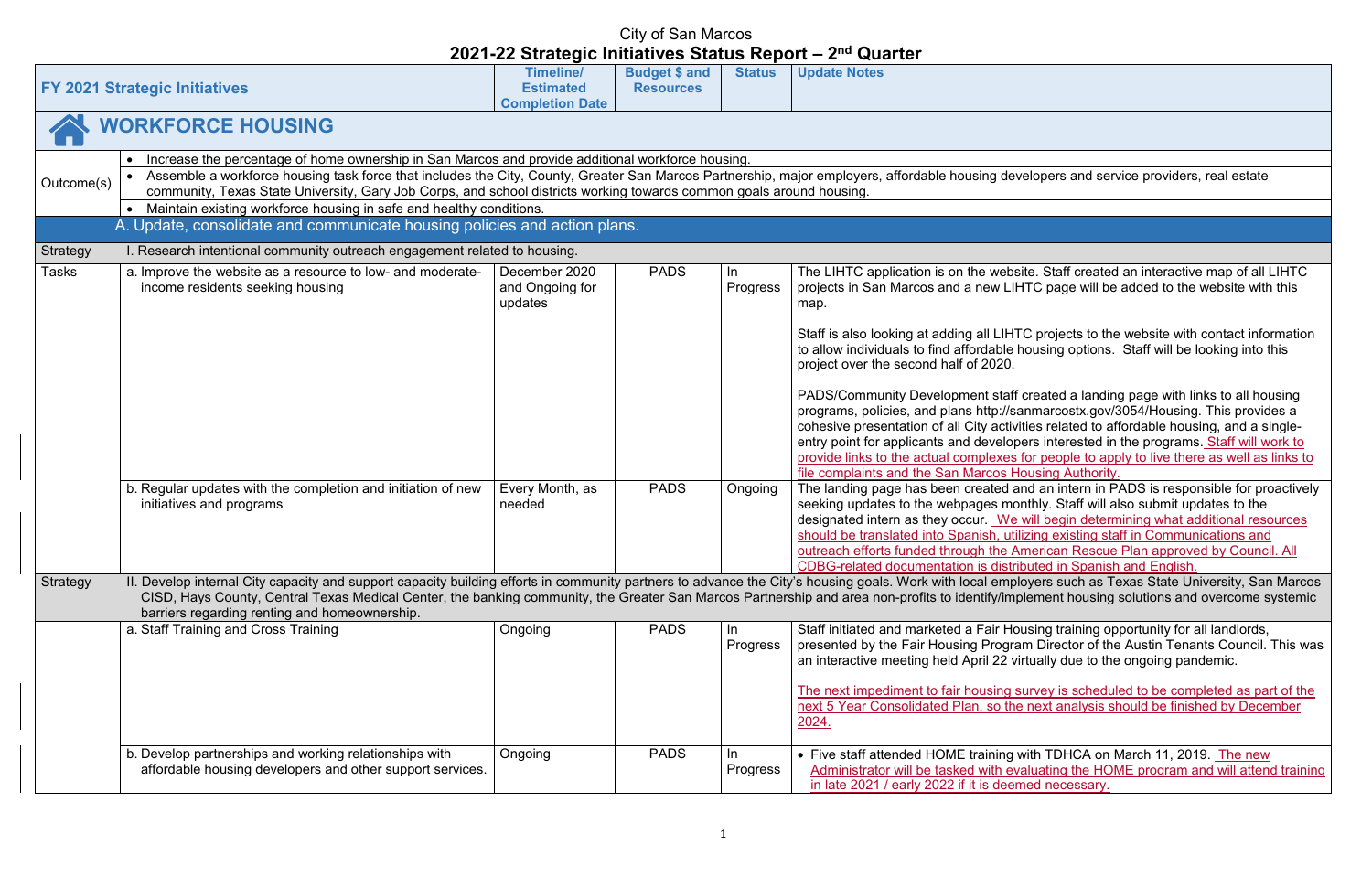pers proposing LIHTC projects in San Marcos, including affordable lots for workforce

on led by Texas State University CIEDAR to develop nay be replicated in the city.

ed properties for infill mixed and workforce housing: Broadway Fire Station, Craddock & Ramona Circle,

I Habitat for Humanity in newer neighborhoods such

bed a contract for demolition of homes beyond repair Int funding. Code Enforcement staff will identify the itiate contact with the property owners; Community ome verifications and follow through with the ement of a lien for the cost. This program will remove vide a fresh start for owners who are not able to afford

ant Council to add additional services to meet local

edicated page on the agency website with tenant-Marcos residents and Texas State University

Texas State University students living in Hays and persons living within the city limits of San rovided through in-office appointments, online help sions.

location, issue and service type are tracked the demographic information and narrative content outcomes.

isfaction surveys of all clients who participate.

ed keeping the current long-term rental registration ental registration component. approval

Itor has been established as the Fair Housing Officer ition and staff will continue to work on accessibility.

quickly as possible. Five City-owned lots were  $\overline{\phantom{\alpha}}$  of City Council on April 6, 2021. One will be reof six lots.

|                 |                                                                                                                   | 2021 22 Oualogio milialivos Olalas Report |                             |                 | <b>GUALLA</b>                                                                                                                                                                                                                                                                                                                                                                                                               |
|-----------------|-------------------------------------------------------------------------------------------------------------------|-------------------------------------------|-----------------------------|-----------------|-----------------------------------------------------------------------------------------------------------------------------------------------------------------------------------------------------------------------------------------------------------------------------------------------------------------------------------------------------------------------------------------------------------------------------|
| Strategy        | III. Focus on improving sub-standard housing and research additional funding sources.                             |                                           |                             |                 | • Staff has met with several develo<br>including meeting with developers<br>housing.<br>• Participating in design competitio<br>affordable housing product that m<br>Assessing the following city owne<br>Holland & Academy Fire Station,<br>Midway between Perkins & Alto.<br>• Coordination with developers and<br>as Whisper and Trace.                                                                                  |
|                 |                                                                                                                   |                                           |                             |                 |                                                                                                                                                                                                                                                                                                                                                                                                                             |
| Tasks           | a. Determine appropriate role for code enforcement.                                                               |                                           | <b>PADS</b>                 |                 | On May 4, 2021, City Council appro<br>using \$125,000 in CDBG Entitlemer<br>homes in need of demolition and ini<br>Development staff will conduct inco<br>demolition of the property and place<br>blight from neighborhoods and prov<br>demolition.                                                                                                                                                                         |
|                 | b. Assess the need for a local resource to interact with the<br><b>Austin Tenants Council.</b>                    | <b>June 2021</b>                          | Neighborhood<br>Enhancement | In<br>Progress  | Research the ability for Austin Tena<br>needs. Current activities include:<br>• Outreach and Education: De<br>landlord information for San<br>students<br>Direct services: Available to<br>Williamson counties and all p<br>Marcos. Services may be pr<br>sessions and telephone sess<br>Data collection: Population, I<br>Monthly reporting: Includes th<br>related to successful service<br>Survey: ATC will provide sati |
|                 | c. Evaluate requirements for owners to make repairs to<br>rental properties.                                      | <b>June 2022</b>                          | Neighborhood<br>Enhancement | In.<br>Progress | On 12/2/2020, City Council approve<br>ordinance and have staff develop re<br>Prepare model ordinance for<br>Seek stakeholder input<br>Determine staffing needs                                                                                                                                                                                                                                                              |
|                 | d. Set up a more accessible resource for housing                                                                  |                                           | <b>PADS</b>                 |                 | Lorena Escobar, Housing Coordina                                                                                                                                                                                                                                                                                                                                                                                            |
|                 | discrimination complaints and provide additional outreach.                                                        |                                           |                             |                 | as required by HUD. This is a transi                                                                                                                                                                                                                                                                                                                                                                                        |
|                 | B. Develop dedicated housing and revenue sources that meet goals.                                                 |                                           |                             |                 |                                                                                                                                                                                                                                                                                                                                                                                                                             |
| <b>Strategy</b> | I. Build additional permanently affordable homes targeted to flood victims on City-owned lots with CDBG-DR funds. |                                           |                             |                 |                                                                                                                                                                                                                                                                                                                                                                                                                             |
| Tasks           | a. Eligibility Review - Begin Construction                                                                        | December 2021                             | <b>PADS</b>                 | In.<br>Progress | Nine homes will be constructed as<br>donated to the program by approva<br>zoned and re-platted to yield a total                                                                                                                                                                                                                                                                                                             |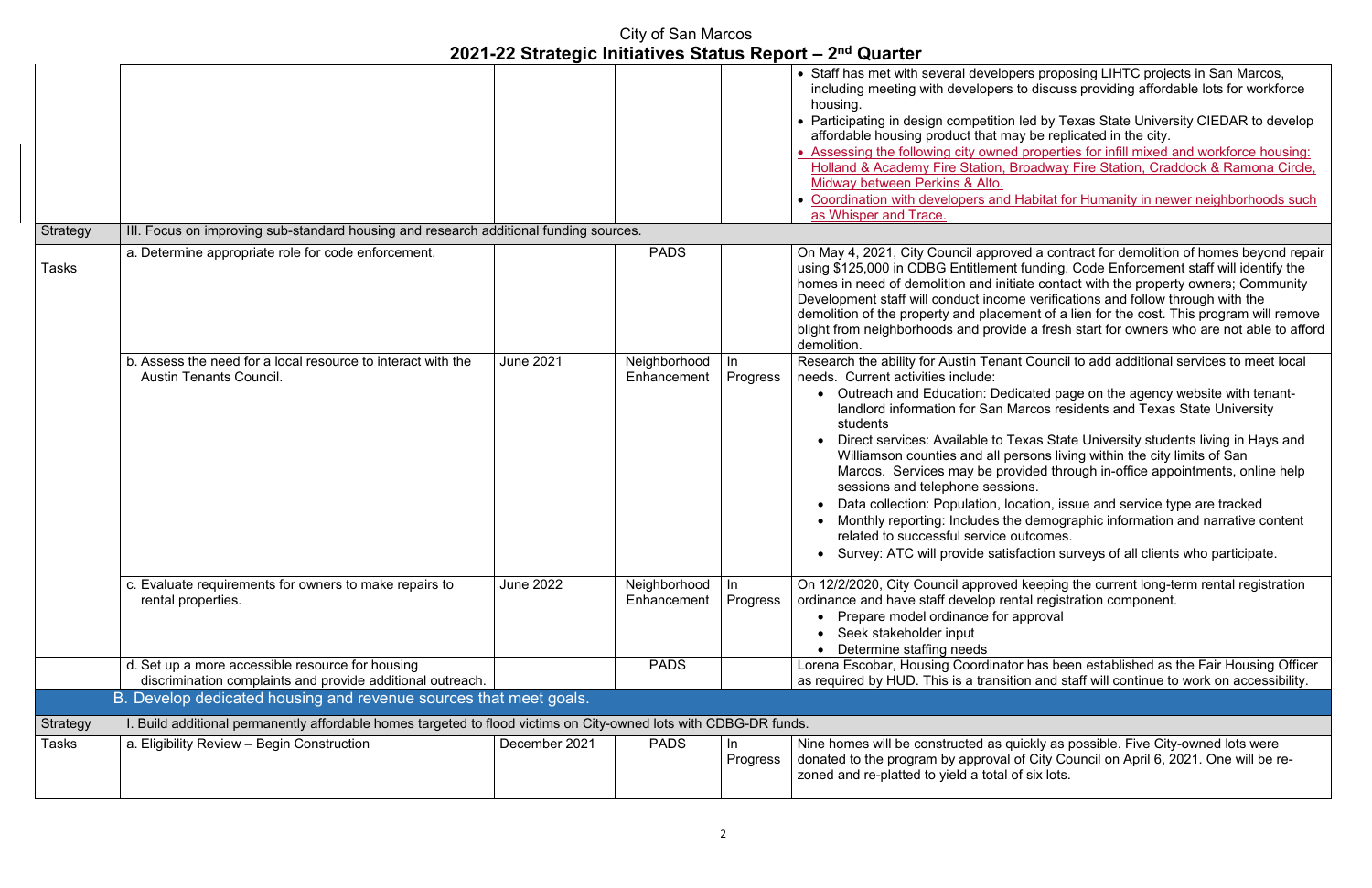additional lots; cost and location have been obstacles als for contractors or subrecipients to manage the will be published in the summer. December 2021 is a

properties for infill mixed and workforce housing: **Broadway Fire Station, Craddock & Ramona Circle,** 

**POICIC Entitlement housing rehabilitation program were** rocedures for the CDBG Disaster Recovery program programs will likely necessitate procurement program, after which the programs will be active. o be active by Fall 2021.

**POICIC Entitlement housing rehabilitation program were** e Southside Rehabilitation program can resume. So processes can be combined, this program will likely nousing programs by Fall 2021.

n of permanently affordable workforce housing.

onal lots; cost and location have been obstacles to nal research and had additional communications with ig this topic, with a commitment from the County to es come up for auction.

o have discussions with the Superintendent regarding

sts (Bickerstaff) for amendments to the local process. This legislation did not move forward for a ers to participate in the Land Bank, an interlocal

ions as set forth in the letter from Attorney Nicholas on how to proceed with them.

to CDBG by approval of City Council on April 6, platted to yield a total of six lots. Staff are proactively and location have been obstacles to overcome. tors or subrecipients to manage the construction are in the summer.

wo are deproperties for infill mixed and workforce Station, Broadway Fire Station, Craddock & Ramona Alto.

**Propers and Habitat for Humanity in newer** nd Trace.

|                 |                                                                                                                                                                                                                                       |                                                                             |             |                               | Staff are proactively seeking three ad<br>to overcome. Requests for proposals<br>construction are in draft form and will<br>realistic date for program completion.                                                                                                                                                                    |
|-----------------|---------------------------------------------------------------------------------------------------------------------------------------------------------------------------------------------------------------------------------------|-----------------------------------------------------------------------------|-------------|-------------------------------|---------------------------------------------------------------------------------------------------------------------------------------------------------------------------------------------------------------------------------------------------------------------------------------------------------------------------------------|
|                 |                                                                                                                                                                                                                                       |                                                                             |             |                               | Assessing the following city owned pr                                                                                                                                                                                                                                                                                                 |
|                 |                                                                                                                                                                                                                                       |                                                                             |             |                               | <b>Holland &amp; Academy Fire Station, Broa</b>                                                                                                                                                                                                                                                                                       |
|                 |                                                                                                                                                                                                                                       |                                                                             |             |                               | Midway between Perkins & Alto.                                                                                                                                                                                                                                                                                                        |
| Strategy        | II. Utilize CDBG funds to preserve and maintain for households earning less than 80% AMI through the Housing Rehabilitation Program.                                                                                                  |                                                                             |             |                               |                                                                                                                                                                                                                                                                                                                                       |
| <b>Tasks</b>    | a. Fund CDBG applicants requesting Housing Rehabilitation<br>Program funds for PY2019.                                                                                                                                                | Program Year<br>begins October 1,<br>2019 and ends<br>Sept 30, 2020         | <b>PADS</b> | In<br>Progress                | Policies and procedures for the CDB<br>completely updated, followed by proc<br>(CDBG-DR). Implementation of the p<br>processes for administration of the pr<br>Programs are currently projected to b                                                                                                                                  |
|                 | b. Continue to work with PY19 CDBG<br>Housing Rehabilitation Programs: Southside and BR3T                                                                                                                                             | Program Year<br>begins October 1,<br>2019 and ends<br>September 30,<br>2020 | <b>PADS</b> | In<br>Progress                | Policies and procedures for the CDB<br>completely updated, after which the S<br>that the application and contracting p<br>resume at the same time as other hor                                                                                                                                                                        |
| <b>Strategy</b> | III. Enter into cooperative agreements with the County and School District to identify tax-forfeiture properties and make them available for construction o                                                                           |                                                                             |             |                               |                                                                                                                                                                                                                                                                                                                                       |
| <b>Tasks</b>    | a. City Council approved \$164,898 of CDBG funds to be<br>used for land acquisition June 19, 2018. Staff developed a<br>land acquisition plan to meet federal compliance and is<br>working with the County on appropriate properties. | March 2021                                                                  | <b>PADS</b> |                               | Staff are proactively seeking addition<br>overcome. Staff performed additional<br>the County in Winter 2021 regarding<br>notify the City when these properties                                                                                                                                                                        |
|                 | b. Discuss with our Community Partners in 2019, and staff<br>held a stakeholder meeting with SMCISD administration<br>on the creation of a potential land bank.                                                                       | March 2021                                                                  | <b>PADS</b> |                               | The City Manager has continued to h<br>the topic of tax delinquent properties.                                                                                                                                                                                                                                                        |
|                 | c. Draft and approve an interlocal agreement                                                                                                                                                                                          | <b>June 2021</b>                                                            | <b>PADS</b> |                               | Staff worked with our state Lobbyists<br>government code to facilitate this pro-<br>vote. Upon agreement of the partners<br>agreement will be drafted.                                                                                                                                                                                |
| Strategy        | IV. Commit General Funds to land banking, investigate other revenue streams such as density bonuses.                                                                                                                                  |                                                                             |             |                               |                                                                                                                                                                                                                                                                                                                                       |
| <b>Tasks</b>    | a. Initiate entity creation                                                                                                                                                                                                           | December 2020                                                               | <b>PADS</b> | In.<br>Progress               | Staff will review the recommendation<br>Hall and provide recommendations of                                                                                                                                                                                                                                                           |
| <b>Strategy</b> | V. Determine if the City can provide an incentive or assistance, i.e. financing, to get vacant lots utilized.                                                                                                                         |                                                                             |             |                               |                                                                                                                                                                                                                                                                                                                                       |
| <b>Tasks</b>    | a. Research additional methods to secure additional lots for<br>affordable housing                                                                                                                                                    |                                                                             | <b>PADS</b> | $\underline{\ln}$<br>progress | Five City-owned lots were donated to<br>2021. One will be re-zoned and re-pla<br>seeking three additional lots; cost and<br>Requests for proposals for contractor<br>in draft form and will be published in t<br>We are assessing the following city o<br>housing: Holland & Academy Fire Sta<br>Circle, Midway between Perkins & Alt |
|                 |                                                                                                                                                                                                                                       |                                                                             |             |                               | We are also coordinating with develo<br>neighborhoods such as Whisper and                                                                                                                                                                                                                                                             |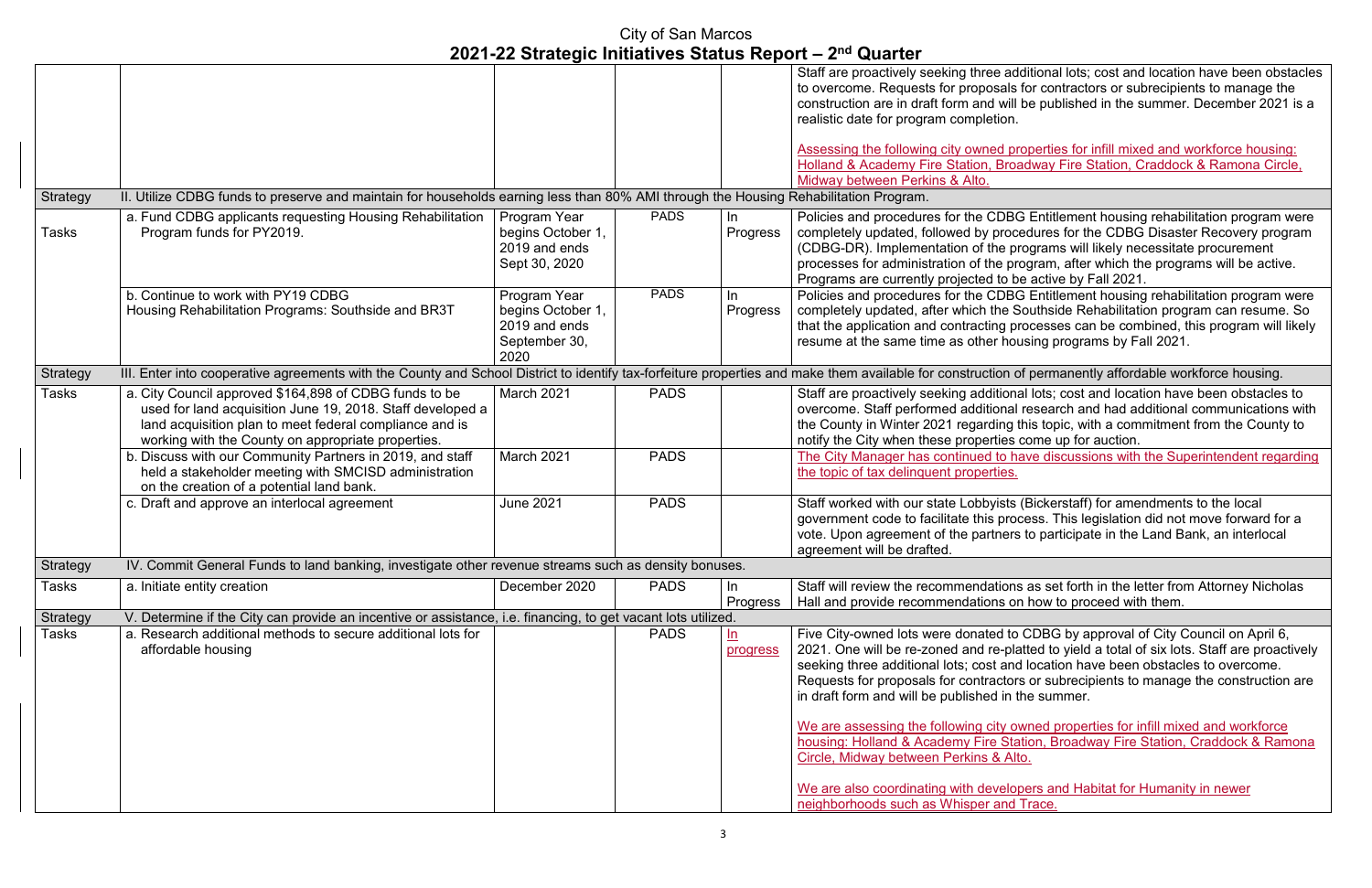is focused on clearing the current backlog of e to their work plan in 2022. CDBG housing rograms are backlogged from 2019, and  $$3.4$  million in I fund and coronavirus-related programs was added to 2020 and 2021. Note: Staff may have to charge their general fund.

n for the CDBG PY19 Action Plan during the June 18,

ive by Fall 2021 with the other housing-related

identifying properties by conducting proactive or

te identified "Implementing lifecycle and diverse one of their strategies in the Strategic Housing Action mission recommended modifying action items under e presented to a joint P&Z / Housing Task Force lions.

"Planning Area Districts" since the adoption of Code  $\alpha$  employment center (Sportsplex) and will not include  $ks$ ) was approved and, while not under construction fordable housing.

e Three Code Amendments, will occur after the Plan project, which is currently in process.

San Marcos Development Code has not been e adoption of the Code.

"Pre-approve residential development in strategic menting lifecycle and diverse housing principles" ies in the Housing Action Plan. The Planning & I modifying action items under this strategy. The joint P&Z / Housing Task Force meeting to discuss

| <b>Strategy</b> | VI. Explore the feasibility of the City backing loans related to development of workforce housing.                                       |                                                  |                                      |                       |                                                                                                                                                                                                                                                                                                                                                     |
|-----------------|------------------------------------------------------------------------------------------------------------------------------------------|--------------------------------------------------|--------------------------------------|-----------------------|-----------------------------------------------------------------------------------------------------------------------------------------------------------------------------------------------------------------------------------------------------------------------------------------------------------------------------------------------------|
| Tasks           | a. Identify communities with loan programs for the<br>development of workforce housing.                                                  |                                                  | <b>PADS</b>                          | In<br>progress        | The Community Initiatives Division<br>programs and can add this initiative<br>rehabilitation and reconstruction pre<br>grant administration for the general<br>the Housing Division's workload in<br>hours on this initiative to the City's                                                                                                         |
|                 | b. Research the risks, typical parameters, and outcomes of<br>several example programs.                                                  |                                                  | <b>PADS</b>                          | In<br>progress        |                                                                                                                                                                                                                                                                                                                                                     |
|                 | c. Make a recommendation based on risks and outcomes to<br>either continue research into programmatic details or to stop<br>researching. |                                                  | <b>PADS</b>                          | $\ln$<br>progress     |                                                                                                                                                                                                                                                                                                                                                     |
| <b>Strategy</b> | VII. Establish an Emergency Housing Rehabilitation Program.                                                                              |                                                  |                                      |                       |                                                                                                                                                                                                                                                                                                                                                     |
| Tasks           | a. Establish an Emergency Housing Rehabilitation Program.                                                                                | Begin October 1,<br>2019<br>End Sept 30,<br>2021 | PADS:<br>Neighborhood<br>Enhancement | In<br>Progress        | City Council approved the Program<br>2019 City Council meeting.<br>This program is anticipated to go liv<br>programs.<br>• Code Enforcement will assist in<br>complaint driven inspections.                                                                                                                                                         |
|                 | Implement land use and zoning regulations that support diverse, mixed income communities in all areas of the City.<br>C.                 |                                                  |                                      |                       |                                                                                                                                                                                                                                                                                                                                                     |
| <b>Strategy</b> | I. Encourage mixed income communities within new development.                                                                            |                                                  |                                      |                       |                                                                                                                                                                                                                                                                                                                                                     |
| Tasks           | a. Monitor the implementation of the Planning Area District<br>Implementation                                                            | December 2021                                    | <b>PADS</b>                          | In.<br>Progress       | The Workforce Housing Task Force<br>housing principles" (Strategy B) as<br>Plan. The Planning & Zoning Comr<br>this strategy. The Action Plan will b<br>meeting to discuss P&Z's modificat<br>There have been two requests for '<br>SMTX in 2018, one is located in an<br>housing. The second (The Barrack<br>yet, will require a percentage of aff |
|                 | b. Identify potential code amendments during the annual<br>code update process.                                                          | <b>Fall 2022</b>                                 | <b>PADS</b>                          | <u>In</u><br>Progress | Policy changes, identified as Phase<br>completion of the Comprehensive I                                                                                                                                                                                                                                                                            |
| <b>Strategy</b> | II. Monitor the bonus density program for effectiveness and re-assess during the annual Code SMTX update.                                |                                                  |                                      |                       |                                                                                                                                                                                                                                                                                                                                                     |
| Tasks           | a. Monitor the program for implementation in Areas of<br><b>Stability and Growth Areas</b>                                               | Continuous                                       | <b>PADS</b>                          | In.<br>Progress       | The bonus density program in the \$<br>requested by an applicant since the<br>The Housing Task Force identified<br>locations" (Strategy D) and "Implen                                                                                                                                                                                              |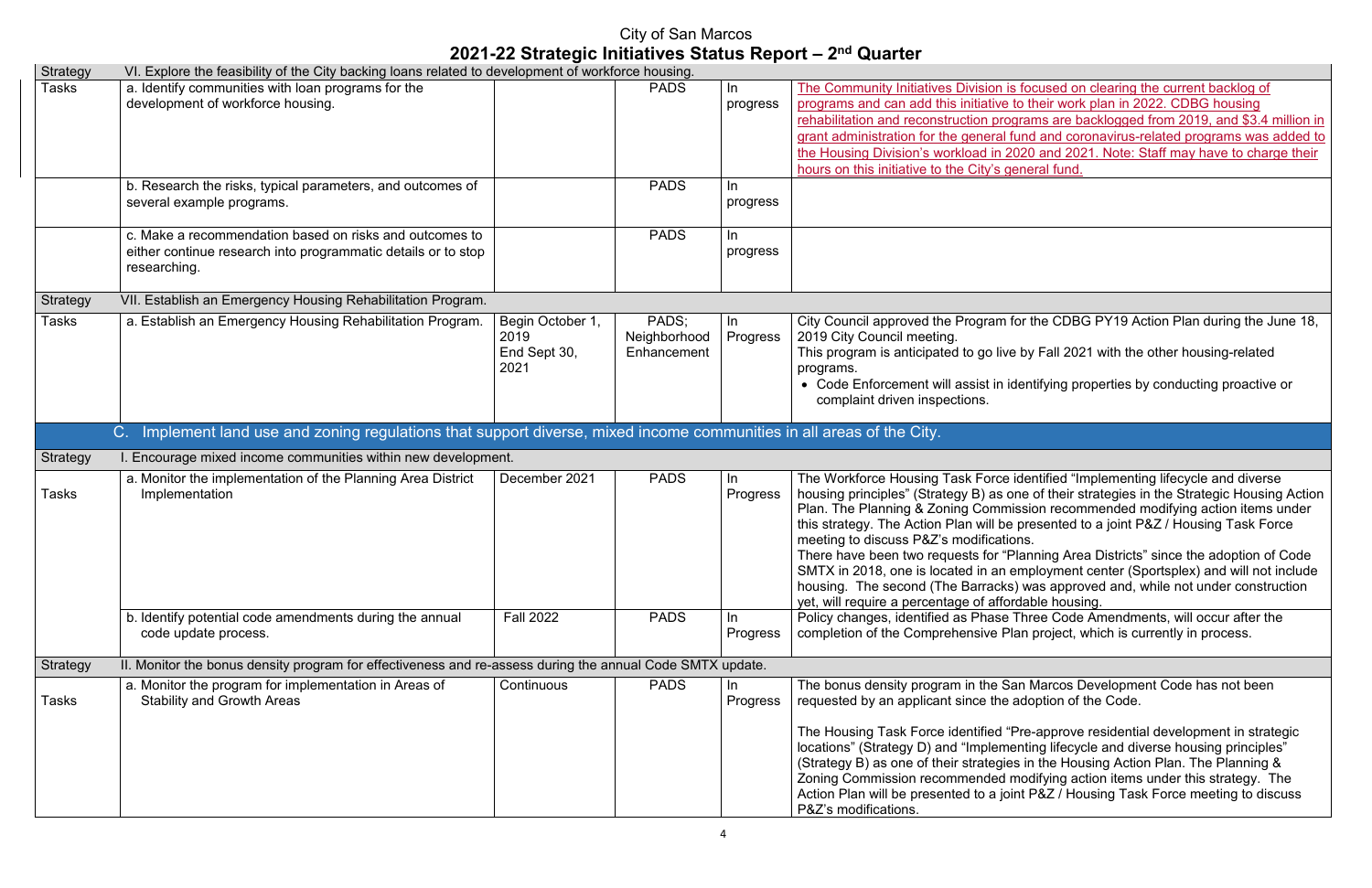City of San Marcos

Three Code Amendments, will occur after the lan project, which is currently in process.

as completed in April 2019. The recommendations in the Housing Staff are meeting with s the Housing Strategic Action Plan, which is the dations in the Housing Study.

ND-3 was approved by City Council in August 2018 additional unit on the property. Other requests which middle were denied and / or ultimately withdrawn by Windmill Drive, Earle Street, two requests on **Valley Street)** 

s built on Marlton since 2018.

Three Code Amendments, will occur after the Plan project, which is set to begin during thebegan in ately 18 months.

I included an action item, "Opt-In Zoning Overlay n. The Action Plan is intended to go before the City ar future. Policy changes, identified as Phase Three the completion of the Comprehensive Plan project, e is no update until the Strategic Housing Action Plan ave opt-in zoning.

rove residential development in strategic locations" cycle and diverse housing principles" (Strategy B) as ng Action Plan. The Planning Commission ms under this strategy. The Action Plan is intended to ideration in the near future. Policy changes, identified s, will occur after the completion of the is currently in process.

Rental Ordinance governing rentals such as those on ovided to staff to research. Staff sent a report 0. No code amendments are necessary. This was at the July Sustainability Committee meeting. An meeting to review options for conditional use permits d address any occupancy restrictions.

|                          | b. Identify potential code amendments during the annual                                                                                                                | March 2022       | <b>PADS</b> | In                | Policy changes, identified as Phase Three Code Ame                                                                                                                                                                                                                                                                                                                                                   |
|--------------------------|------------------------------------------------------------------------------------------------------------------------------------------------------------------------|------------------|-------------|-------------------|------------------------------------------------------------------------------------------------------------------------------------------------------------------------------------------------------------------------------------------------------------------------------------------------------------------------------------------------------------------------------------------------------|
|                          | code update process                                                                                                                                                    |                  |             | Progress          | completion of the Comprehensive Plan project, which                                                                                                                                                                                                                                                                                                                                                  |
| Strategy                 | III. Monitor the number of new missing middle housing types built under Code SMTX and re-assess during the annual Code update.                                         |                  |             |                   |                                                                                                                                                                                                                                                                                                                                                                                                      |
| <b>Tasks</b>             | a. Implement recommendations from Housing Study to<br>gauge performance in this initiative.                                                                            | December 2020    | <b>PADS</b> | In.<br>Progress   | The Housing Needs Assessment was completed in A<br>the Housing Study have not been adopted by City Co<br>the Mayor on August 23 <sup>rd</sup> to discuss the Housing Stra<br>vehicle for adopting the recommendations in the Hour                                                                                                                                                                    |
|                          | b. Track development inquiries and identify constraints in the<br>permitting and development process for missing middle<br>housing types.                              | Continuous       | <b>PADS</b> | In.<br>Progress   | One request for a zoning change to ND-3 was appro<br>on Bishop Street and allowed one additional unit on t<br>may have provided for the missing middle were denie<br>the applicant (Spring Ranch Villas, Windmill Drive, E<br>Hopkins Street, Lockhart Street and Valley Street)                                                                                                                     |
|                          | c. Track the number of units added                                                                                                                                     | Continuous       | <b>PADS</b> | In.<br>Progress   | One new missing middle house was built on Marlton                                                                                                                                                                                                                                                                                                                                                    |
|                          | d. Propose code updates during the annual code update<br>process                                                                                                       | March 2022       | <b>PADS</b> | $\ln$<br>Progress | Policy changes, identified as Phase Three Code Ame<br>completion of the Comprehensive Plan project, which<br>Fall 2020 and will last for approximately 18 months.                                                                                                                                                                                                                                    |
| Strategy                 | IV. Draft an ordinance targeting geographic locations and non-profit home builders for appropriate zoning when permanently affordable for sale housing is constructed. |                  |             |                   |                                                                                                                                                                                                                                                                                                                                                                                                      |
| <b>Tasks</b>             | a. Draft a proposal for Opt-In Zoning in Intensity Zones to be<br>considered by the Workforce Housing Task Force and<br>Affordable Housing Subcommittee.               | March 2022       | <b>PADS</b> | In<br>Progress    | The Workforce Housing Task Force included an action<br>Districts" to the Housing Action Plan. The Action Pla<br>Council for consideration in the near future. Policy ch<br>Code Amendments, will occur after the completion of<br>which is currently in process. There is no update unt<br>is approved. Currently, we do not have opt-in zoning.                                                     |
|                          | b. Draft zoning code for public review                                                                                                                                 | <b>June 2022</b> | <b>PADS</b> | In<br>Progress    | The Task Force identified "Pre-approve residential de<br>(Strategy D) and "Implementing lifecycle and diverse<br>one of their strategies in the Housing Action Plan. Th<br>recommended modifying action items under this stra<br>go before the City Council for consideration in the ne<br>as Phase Three Code Amendments, will occur after<br>Comprehensive Plan project, which is currently in pro |
|                          |                                                                                                                                                                        |                  |             |                   |                                                                                                                                                                                                                                                                                                                                                                                                      |
|                          | c. Adoption Meetings                                                                                                                                                   | August 2022      |             |                   |                                                                                                                                                                                                                                                                                                                                                                                                      |
|                          |                                                                                                                                                                        |                  |             |                   |                                                                                                                                                                                                                                                                                                                                                                                                      |
| Strategy<br><b>Tasks</b> | V. Explore home-sharing and provide a report.<br>a. Research home-sharing companies, such as Nesterly,                                                                 | <b>June 2021</b> | <b>PADS</b> |                   | The city currently has a Short-term Rental Ordinance                                                                                                                                                                                                                                                                                                                                                 |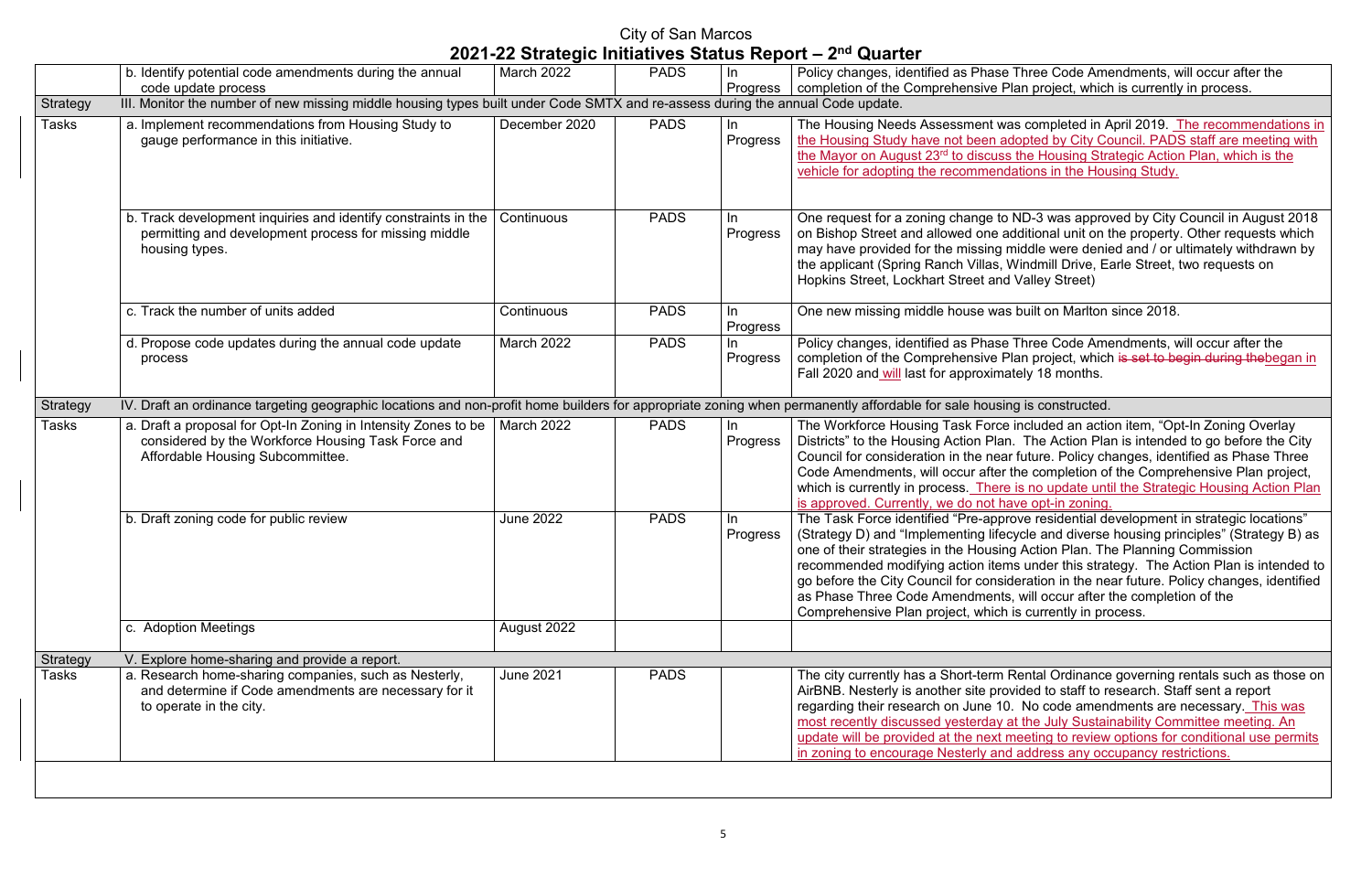ed as available. ALICE, E3 Alliance, Texas ave all produced useful studies. The Library did be a source of information.

hways to Prosperity. Working with ACC to offer old when COVID struck. Active participant in the E3 infor people experiencing homelessness. Large are on hold due to COVID. Library staff hosted ACC  $\overline{\text{C}}$  a tour of the library expansion and met to discuss a vices and possible classes. The library would like to certification courses. The Library Jobs and be a valuable site for the community with 1,300

Certified Nursing Assistant (CNA), College Prep is underway.

vorkgroup to include Education and Workforce ded the organizational meeting, but no other meetings er of Commerce Education Committee is not meeting  $\overline{\text{de through this long-standing group are only a phone}}$ iatives at Texas State would normally help with onenot operational during COVID. In partnership with orm "1 Million Cup San Marcos" – a program to to break down barriers standing in the way of starting  $\frac{1}{2}$  online right now, this program will be housed at the afe.<https://www.1millioncups.com/greatersmtx> Community Organizing Team: Tiffany Harris borah Carter (Library), and Josie Falletta (Main

Iffer Economic Manager will be attending the Chamber's back up on July 14. A State of Workforce & P and the Chamber is scheduled for September 15,

| <b>Budget \$ and</b><br><b>Timeline/</b><br><b>Status</b><br><b>Notes</b><br><b>FY 2021 Strategic Initiatives</b><br><b>Estimated</b><br><b>Resources</b><br><b>Completion Date</b><br>击<br><b>WORKFORCE DEVELOPMENT</b><br><u>a sa san</u><br>• To align city, business, workforce, education, social service, and economic development policies and programs to grow and sustain a healthy local economy.<br>• To close the skills gap and build a workforce that will meet local business demand.<br>Outcome(s)<br>• To increase the number of residents earning a living wage and to encourage our youth to obtain additional training to become "job ready" in the future.<br>A. Leverage and Partner with the Community<br>Identify current assets including partners, existing services, possible locations, and organizational purpose. Include mapping of assets and services within the City.<br><b>Strategy</b><br>a. Evaluate studies that have already been done, including<br>October 2019<br>Ongoing<br>Local information has been evaluated as available.<br>Tasks<br>Library<br>the ALICE (Asset Limited, Income Constrained, Employed)<br>Workforce Solutions, and GSMP have all produced<br>promote the census, which will also be a source of in<br>Report.<br>April 2019<br>b. Coordinate community-wide conversations to identify<br>Participated in all facets of the Pathways to Prosperi<br>Library<br>Ongoing<br>classes at El Centro were put on hold when COVID<br>ways our students and residents can overcome obstacles<br>initiative. Assisting with consortium for people exper<br>and create more local opportunities for education and<br>meetings that are community-wide are on hold due t<br>career success.<br>Continuing Education department for a tour of the lit<br>future partnership to offer ACC services and possibl<br>focus on trade-related and industry certification cour<br>Resources Page has been found to be a valuable si<br>members.<br>Programs for the summer include Certified Nursing,<br>c. Include Community Action as a resource, promote their<br>Ongoing<br>Library<br>Academy, ESL, GED. Fall planning is underway.<br>certification programs.<br><b>Strategy</b><br>II. Identify community partner to anchor a cradle to career initiative.<br>a. Coordinate with businesses, chamber of commerce,<br>January 2020<br>In early 2020, GSMP organized a workgroup to inclu<br>Tasks<br>Library and<br>Ongoing<br>GSMP, SMCISD, Texas State University, Texas<br>Economic &<br>together and Deborah Carter attended the organizat<br>have been scheduled. The Chamber of Commerce I<br>Workforce, and other stakeholders.<br><b>Business</b><br>during COVID, but the contacts made through this k<br>Development<br>call away. The Office for P-16 Initiatives at Texas S<br>to-one job assistance, but they are not operational d<br>GSMP, the library began work to form "1 Million Cup<br>empower entrepreneurs with tools to break down ba<br>and growing businesses. Meeting online right now, t<br>library when in-person events are safe. https://www.<br>Several City employees are on the Community Orga<br>(Neighborhood Enhancement), Deborah Carter (Libr<br>Street).<br>The Economic & Business Development Manager w<br>education committee which started back up on July<br>Education Summit hosted by GSMP and the Chamb<br>2021. |          |                                                   |  | <b>GUALLA</b> |
|---------------------------------------------------------------------------------------------------------------------------------------------------------------------------------------------------------------------------------------------------------------------------------------------------------------------------------------------------------------------------------------------------------------------------------------------------------------------------------------------------------------------------------------------------------------------------------------------------------------------------------------------------------------------------------------------------------------------------------------------------------------------------------------------------------------------------------------------------------------------------------------------------------------------------------------------------------------------------------------------------------------------------------------------------------------------------------------------------------------------------------------------------------------------------------------------------------------------------------------------------------------------------------------------------------------------------------------------------------------------------------------------------------------------------------------------------------------------------------------------------------------------------------------------------------------------------------------------------------------------------------------------------------------------------------------------------------------------------------------------------------------------------------------------------------------------------------------------------------------------------------------------------------------------------------------------------------------------------------------------------------------------------------------------------------------------------------------------------------------------------------------------------------------------------------------------------------------------------------------------------------------------------------------------------------------------------------------------------------------------------------------------------------------------------------------------------------------------------------------------------------------------------------------------------------------------------------------------------------------------------------------------------------------------------------------------------------------------------------------------------------------------------------------------------------------------------------------------------------------------------------------------------------------------------------------------------------------------------------------------------------------------------------------------------------------------------------------------------------------------------------------------------------------------------------------------------------------------------------------------------------------------------------------------------------------------------------------------------------------------------------------------------------------------|----------|---------------------------------------------------|--|---------------|
|                                                                                                                                                                                                                                                                                                                                                                                                                                                                                                                                                                                                                                                                                                                                                                                                                                                                                                                                                                                                                                                                                                                                                                                                                                                                                                                                                                                                                                                                                                                                                                                                                                                                                                                                                                                                                                                                                                                                                                                                                                                                                                                                                                                                                                                                                                                                                                                                                                                                                                                                                                                                                                                                                                                                                                                                                                                                                                                                                                                                                                                                                                                                                                                                                                                                                                                                                                                                                     |          |                                                   |  |               |
|                                                                                                                                                                                                                                                                                                                                                                                                                                                                                                                                                                                                                                                                                                                                                                                                                                                                                                                                                                                                                                                                                                                                                                                                                                                                                                                                                                                                                                                                                                                                                                                                                                                                                                                                                                                                                                                                                                                                                                                                                                                                                                                                                                                                                                                                                                                                                                                                                                                                                                                                                                                                                                                                                                                                                                                                                                                                                                                                                                                                                                                                                                                                                                                                                                                                                                                                                                                                                     |          |                                                   |  |               |
|                                                                                                                                                                                                                                                                                                                                                                                                                                                                                                                                                                                                                                                                                                                                                                                                                                                                                                                                                                                                                                                                                                                                                                                                                                                                                                                                                                                                                                                                                                                                                                                                                                                                                                                                                                                                                                                                                                                                                                                                                                                                                                                                                                                                                                                                                                                                                                                                                                                                                                                                                                                                                                                                                                                                                                                                                                                                                                                                                                                                                                                                                                                                                                                                                                                                                                                                                                                                                     |          |                                                   |  |               |
|                                                                                                                                                                                                                                                                                                                                                                                                                                                                                                                                                                                                                                                                                                                                                                                                                                                                                                                                                                                                                                                                                                                                                                                                                                                                                                                                                                                                                                                                                                                                                                                                                                                                                                                                                                                                                                                                                                                                                                                                                                                                                                                                                                                                                                                                                                                                                                                                                                                                                                                                                                                                                                                                                                                                                                                                                                                                                                                                                                                                                                                                                                                                                                                                                                                                                                                                                                                                                     |          |                                                   |  |               |
|                                                                                                                                                                                                                                                                                                                                                                                                                                                                                                                                                                                                                                                                                                                                                                                                                                                                                                                                                                                                                                                                                                                                                                                                                                                                                                                                                                                                                                                                                                                                                                                                                                                                                                                                                                                                                                                                                                                                                                                                                                                                                                                                                                                                                                                                                                                                                                                                                                                                                                                                                                                                                                                                                                                                                                                                                                                                                                                                                                                                                                                                                                                                                                                                                                                                                                                                                                                                                     |          |                                                   |  |               |
|                                                                                                                                                                                                                                                                                                                                                                                                                                                                                                                                                                                                                                                                                                                                                                                                                                                                                                                                                                                                                                                                                                                                                                                                                                                                                                                                                                                                                                                                                                                                                                                                                                                                                                                                                                                                                                                                                                                                                                                                                                                                                                                                                                                                                                                                                                                                                                                                                                                                                                                                                                                                                                                                                                                                                                                                                                                                                                                                                                                                                                                                                                                                                                                                                                                                                                                                                                                                                     |          |                                                   |  |               |
|                                                                                                                                                                                                                                                                                                                                                                                                                                                                                                                                                                                                                                                                                                                                                                                                                                                                                                                                                                                                                                                                                                                                                                                                                                                                                                                                                                                                                                                                                                                                                                                                                                                                                                                                                                                                                                                                                                                                                                                                                                                                                                                                                                                                                                                                                                                                                                                                                                                                                                                                                                                                                                                                                                                                                                                                                                                                                                                                                                                                                                                                                                                                                                                                                                                                                                                                                                                                                     |          |                                                   |  |               |
|                                                                                                                                                                                                                                                                                                                                                                                                                                                                                                                                                                                                                                                                                                                                                                                                                                                                                                                                                                                                                                                                                                                                                                                                                                                                                                                                                                                                                                                                                                                                                                                                                                                                                                                                                                                                                                                                                                                                                                                                                                                                                                                                                                                                                                                                                                                                                                                                                                                                                                                                                                                                                                                                                                                                                                                                                                                                                                                                                                                                                                                                                                                                                                                                                                                                                                                                                                                                                     |          |                                                   |  |               |
|                                                                                                                                                                                                                                                                                                                                                                                                                                                                                                                                                                                                                                                                                                                                                                                                                                                                                                                                                                                                                                                                                                                                                                                                                                                                                                                                                                                                                                                                                                                                                                                                                                                                                                                                                                                                                                                                                                                                                                                                                                                                                                                                                                                                                                                                                                                                                                                                                                                                                                                                                                                                                                                                                                                                                                                                                                                                                                                                                                                                                                                                                                                                                                                                                                                                                                                                                                                                                     |          |                                                   |  |               |
|                                                                                                                                                                                                                                                                                                                                                                                                                                                                                                                                                                                                                                                                                                                                                                                                                                                                                                                                                                                                                                                                                                                                                                                                                                                                                                                                                                                                                                                                                                                                                                                                                                                                                                                                                                                                                                                                                                                                                                                                                                                                                                                                                                                                                                                                                                                                                                                                                                                                                                                                                                                                                                                                                                                                                                                                                                                                                                                                                                                                                                                                                                                                                                                                                                                                                                                                                                                                                     |          |                                                   |  |               |
|                                                                                                                                                                                                                                                                                                                                                                                                                                                                                                                                                                                                                                                                                                                                                                                                                                                                                                                                                                                                                                                                                                                                                                                                                                                                                                                                                                                                                                                                                                                                                                                                                                                                                                                                                                                                                                                                                                                                                                                                                                                                                                                                                                                                                                                                                                                                                                                                                                                                                                                                                                                                                                                                                                                                                                                                                                                                                                                                                                                                                                                                                                                                                                                                                                                                                                                                                                                                                     |          |                                                   |  |               |
|                                                                                                                                                                                                                                                                                                                                                                                                                                                                                                                                                                                                                                                                                                                                                                                                                                                                                                                                                                                                                                                                                                                                                                                                                                                                                                                                                                                                                                                                                                                                                                                                                                                                                                                                                                                                                                                                                                                                                                                                                                                                                                                                                                                                                                                                                                                                                                                                                                                                                                                                                                                                                                                                                                                                                                                                                                                                                                                                                                                                                                                                                                                                                                                                                                                                                                                                                                                                                     |          |                                                   |  |               |
|                                                                                                                                                                                                                                                                                                                                                                                                                                                                                                                                                                                                                                                                                                                                                                                                                                                                                                                                                                                                                                                                                                                                                                                                                                                                                                                                                                                                                                                                                                                                                                                                                                                                                                                                                                                                                                                                                                                                                                                                                                                                                                                                                                                                                                                                                                                                                                                                                                                                                                                                                                                                                                                                                                                                                                                                                                                                                                                                                                                                                                                                                                                                                                                                                                                                                                                                                                                                                     |          |                                                   |  |               |
|                                                                                                                                                                                                                                                                                                                                                                                                                                                                                                                                                                                                                                                                                                                                                                                                                                                                                                                                                                                                                                                                                                                                                                                                                                                                                                                                                                                                                                                                                                                                                                                                                                                                                                                                                                                                                                                                                                                                                                                                                                                                                                                                                                                                                                                                                                                                                                                                                                                                                                                                                                                                                                                                                                                                                                                                                                                                                                                                                                                                                                                                                                                                                                                                                                                                                                                                                                                                                     | Strategy | III. Identify and develop outreach opportunities. |  |               |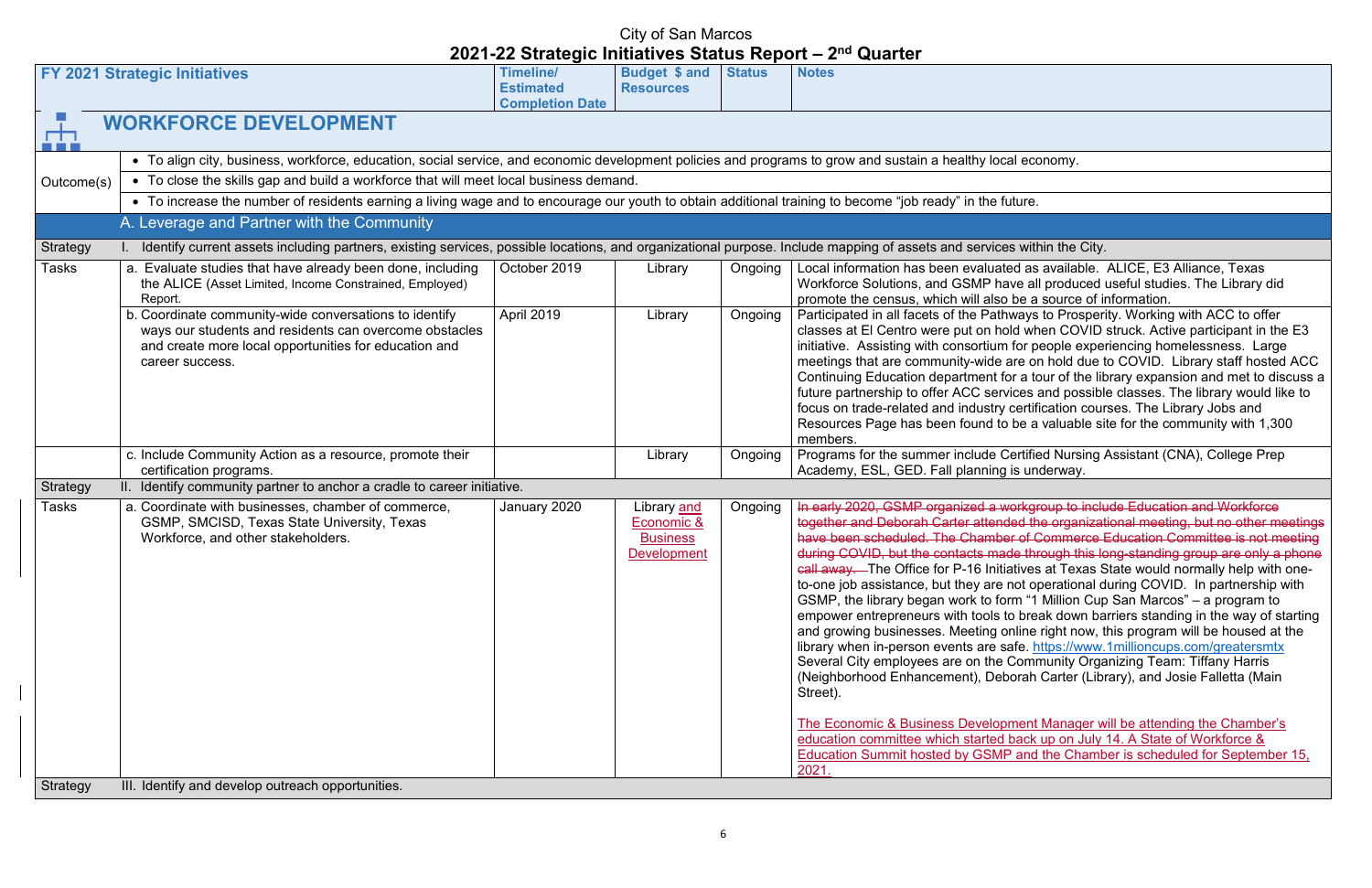several job fairs in the community in order to provide te programs and materials. The library also hosted luding their first-ever Saturday event. Both the nterview and on-the-spot hiring events at the library. event. The Census was also provided space to train IPL joined together for an online job fair.

ine, but they are not as successful as the in-person SMCISD Career & Technology Academy and the school are quite impressive. The Texas Workforce miles from downtown and it is not served by public ars are having difficulty finding the right building. ting clients at the library and once COVID is more continue. In the meantime, we have been promoting for free to many of our patrons.

om/seekers/target-occupations-list

 $\overline{\phantom{a}}$  as begun and our first Job and Training Fair was held ponsored by GSMP.

Library Ses started in January and finished up online. So far a training and 40 have received certification and at least y. We will offer this class again once it is safe to be with computers, it is too difficult to teach this class also started inhouse and have moved online. In asses that were attended by 252 people. 1 Million and have topics that small businesses and h month a different topic is addressed.

Exas State through their various programs, placing rtments. Mentoring has been greatly impacted by oyees have signed up to be a mentor. SMCISD ning experience at the library and at other sites program is including a teen virtual volunteer reen Librarian Pamela Carlile. Teens can develop site and social media, create videos, and provide out the summer and school year. The Chamber is iness leaders called the CEO Roundtable group ic & Business Development Manager has contacted continue the mentorship program in the next school

earching a program in Fort Worth and reaching out to n Fort Worth, the City does not administer the a non-profit for administration of the program. Finance deral funding received due to COVID could be used

| <b>Tasks</b>    | a. Participate with the Chamber of Commerce Education<br>Committee, Rotary Job Fair, SMCISD Career & Technical<br>Trades teachers, Texas Workforce, Community Action<br>Adult Education, and other existing groups to promote a<br>successful career path for students and residents. |                   | Library                                                            | Ongoing | The library has provided a table at<br>information about our job assistand<br>two onsite Workforce Job Fairs incl<br>Census and the IRS provided job in<br>The IRS hired 25 people from that<br>their workforce. Workforce and SM<br>The library hosted two job fairs onli<br>programs. Library staff toured the<br>courses available while still in high<br>Rural Capital offices have moved 7<br>transportation. Even people with ca<br>Some Texas Workforce were meet<br>under control, we expect that will co<br>the training that may be available fo<br>https://workforcesolutionsrca.co<br>The return to in-person jobs fairs ha<br>in March at Embassy Suites and sp |
|-----------------|---------------------------------------------------------------------------------------------------------------------------------------------------------------------------------------------------------------------------------------------------------------------------------------|-------------------|--------------------------------------------------------------------|---------|------------------------------------------------------------------------------------------------------------------------------------------------------------------------------------------------------------------------------------------------------------------------------------------------------------------------------------------------------------------------------------------------------------------------------------------------------------------------------------------------------------------------------------------------------------------------------------------------------------------------------------------------------------------------------|
|                 | b. Help increase the productivity of area business and the<br>advancement of incumbent workers by promoting<br>employee retention programs, on-the-job training, lifelong<br>learning, and industry-recognized credential attainment.                                                 |                   | Library                                                            | Ongoing | The 3rd Microsoft Certification class<br>total of 56 people have completed<br>8 were hired in new jobs right away<br>indoors. For people inexperienced<br>online. GED and English classes a<br>November the library offered 39 cla<br>Cups San Marcos meets monthly a<br>entrepreneurs will find helpful. Eacl                                                                                                                                                                                                                                                                                                                                                               |
| Strategy        | IV. Identify challenges and unmet needs in the business community that are impacted by Workforce Development.                                                                                                                                                                         |                   |                                                                    |         |                                                                                                                                                                                                                                                                                                                                                                                                                                                                                                                                                                                                                                                                              |
| Tasks           | a. Develop volunteer and mentoring opportunities<br>community-wide.                                                                                                                                                                                                                   | <b>March 2020</b> | Library and<br>Economic &<br><b>Business</b><br><b>Development</b> | Ongoing | We regularly do internships with Te<br>them throughout various city depar<br>COVID-19. So far 25 COSM emplo<br>Crossroad students have been gair<br>around SM. The Summer Reading<br>experience under the direction of T<br>crafts, take/edit photos for the web<br>other postings to be used througho<br>hosting a mentorship event for bus<br>which began in July 2021. Econom<br>SMCISD to engage in the effort to<br>year.                                                                                                                                                                                                                                               |
| <b>Strategy</b> | V. Explore possibility of a day labor program implemented through social service agencies.                                                                                                                                                                                            |                   |                                                                    |         |                                                                                                                                                                                                                                                                                                                                                                                                                                                                                                                                                                                                                                                                              |
|                 | a. Explore possibility of a day labor program implemented<br>through social service agencies.                                                                                                                                                                                         |                   | Library/<br>Neighborhood<br><b>Enhancement</b>                     |         | Neighborhood Enhancement is res<br>staff there in order to learn more. In<br>program but rather partnered with a                                                                                                                                                                                                                                                                                                                                                                                                                                                                                                                                                             |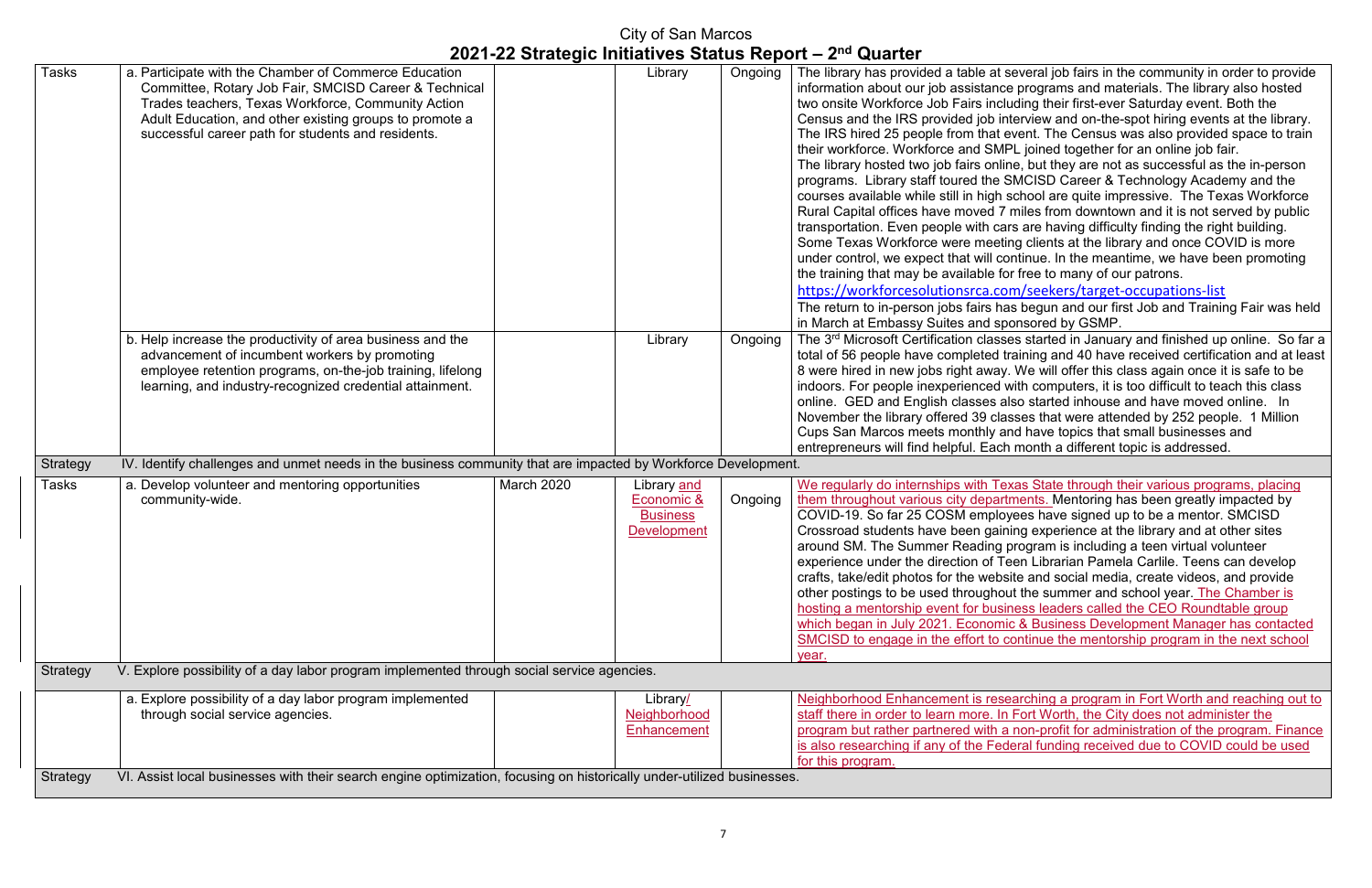of San Marcos in May 2021.

eling is proposed by Economic Development and he American Rescue Plan. If approved, this program nicro-grants for implementation of strategies for digital optimization) in addition to legal, accounting/finance, planning. This program is also intended to offer aking business community to ensure they have equal *i*ces.

te up to 25% of its eligible low-income census tracts vere designated in San Marcos. They can be found er tax on eligible gains when they invest in a Qualified oportunity Zone. This incentive does not come from the City of the IRS. When prospective businesses pperty within an Opportunity Zone, they are informed the available Opportunities Zones will be added to the <u>page.</u><br>dren for Kindergarten.

priority for the \$640,000 in CRF/General Fund hat <del>is currently open. Applications are due June</del>

be used to support services to the elderly and  $red$  to 15% of the annual allocation (\$115,000 this year). s to fund advocates for foster children for \$60,000 be considered available for other programs

be used to support services to the elderly and ed to 15% of the annual allocation (\$115,000 this year). fund advocates for foster children for \$60,000 e considered available for other programs.

The Session scheduled for June 1, 2021. Staff is cities' economic incentive policies for consideration ed Economic Development Policy for the City of San

nomic Development Policy which is scheduled to be 1, 2021. Staff is researching examples of educational conomic incentive policies for best practices.

|              |                                                                                                                                                                                          |                  |                                              |                   | 2021-22 Julaiegic Initiatives Jialus Report – 2 $^{\circ}$ Quarter                                                                                                                                                                                                                                                                                                                                                                                                                 |
|--------------|------------------------------------------------------------------------------------------------------------------------------------------------------------------------------------------|------------------|----------------------------------------------|-------------------|------------------------------------------------------------------------------------------------------------------------------------------------------------------------------------------------------------------------------------------------------------------------------------------------------------------------------------------------------------------------------------------------------------------------------------------------------------------------------------|
| <b>Tasks</b> | a. Hire Economic and Business Development Manager                                                                                                                                        | April 2021       | City Manager's<br>Office                     |                   | Complete   Kelsee Jordan Lee joined the City of San Marcos in May                                                                                                                                                                                                                                                                                                                                                                                                                  |
|              | b. Research possible ways to increase visibility of local<br>businesses, specifically those historically under-utilized.                                                                 |                  | Economic &<br><b>Business</b><br>Development | $\ln$<br>progress | A three-year small business counseling is proposed by E<br>Main Street to be funded through the American Rescue I<br>will offer one-to-one training and micro-grants for implem<br>marketing (including search engine optimization) in addit<br>and human resources/succession planning. This progran<br>sessions to serve the Spanish-speaking business commi<br>access to business counseling services.                                                                          |
| Strategy     | VII. Research the use of opportunity zones                                                                                                                                               |                  |                                              |                   |                                                                                                                                                                                                                                                                                                                                                                                                                                                                                    |
| <b>Tasks</b> | a. Research opportunity zones and the feasibility of their use<br>in San Marcos                                                                                                          |                  | Economic &<br><b>Business</b><br>Development | $\ln$<br>progress | The Governor was able to designate up to 25% of its elig<br>as Opportunity Zones. Five tracts were designated in Sa<br>here. An entity can temporarily defer tax on eligible gains<br>Opportunity Fund in a Qualified Opportunity Zone. This in<br>the City of San Marcos, but is fulfilled through the IRS. W<br>indicate they are interested in a property within an Oppor<br>of the incentive. Information about the available Opportui<br>City's economic development webpage. |
| Strategy     | VIII. Research daycare needs for children and the elderly, available resources, outreach opportunities, and potential funding - focus on preparing children for Kindergarten.            |                  |                                              |                   |                                                                                                                                                                                                                                                                                                                                                                                                                                                                                    |
| Tasks        | a. Obtain the latest copies of the Community Needs<br>Assessments done by the Hospital System and Head<br>Start every two years and summarize the information<br>included on this topic. |                  | Neighborhood<br>Enhancement                  | In<br>progress    | Child care has beenwas listed as a priority for the \$640,0<br>dollars in the application process that is currently open. /<br>6closed in June.<br>CDBG Public Services funding can be used to support se<br>children; however, funding is limited to 15% of the annua<br>Generally, the City Council chooses to fund advocates fo<br>annually, so about \$55,000 could be considered available                                                                                    |
|              | b. Research other available resources such as<br>https://www.nhsa.org/child-care-development-block-grant/                                                                                |                  | Neighborhood<br>Enhancement                  | In                | CDBG Public Services funding can be used to support se<br>progress   children; however, funding is limited to 15% of the annua<br>Generally, City Council chooses to fund advocates for for<br>annually, so about \$55,000 could be considered available<br>Applications were due June 18.                                                                                                                                                                                         |
|              | B. Facilitate opportunities for Training and Programming.                                                                                                                                |                  |                                              |                   |                                                                                                                                                                                                                                                                                                                                                                                                                                                                                    |
| Strategy     | I. Identify potential items to include when incentivizing economic development agreements.                                                                                               |                  |                                              |                   |                                                                                                                                                                                                                                                                                                                                                                                                                                                                                    |
| Tasks        | a. Identify model cities and determine what economic<br>development agreements could be useful to our<br>population                                                                      | <b>June 2021</b> | Economic &<br><b>Business</b><br>Development | Ongoing           | Economic Development Policy Work Session scheduled<br>including best practices from other cities' economic incer<br>and possible inclusion in the updated Economic Develop<br>Marcos.                                                                                                                                                                                                                                                                                              |
|              | b. Provide City Council with possible educational initiatives<br>that could be included in future agreements.                                                                            | <b>June 2021</b> | Economic &<br><b>Business</b><br>Development | Ongoing           | This can be considered in the Economic Development Po<br>presented to City Council on June 1, 2021. Staff is resea<br>initiatives that are in other cities' economic incentive polic                                                                                                                                                                                                                                                                                               |
| Strategy     | II. Evaluate Greater San Marcos Partnership (GSMP) contract to include deliverables that require training and programming opportunities.                                                 |                  |                                              |                   |                                                                                                                                                                                                                                                                                                                                                                                                                                                                                    |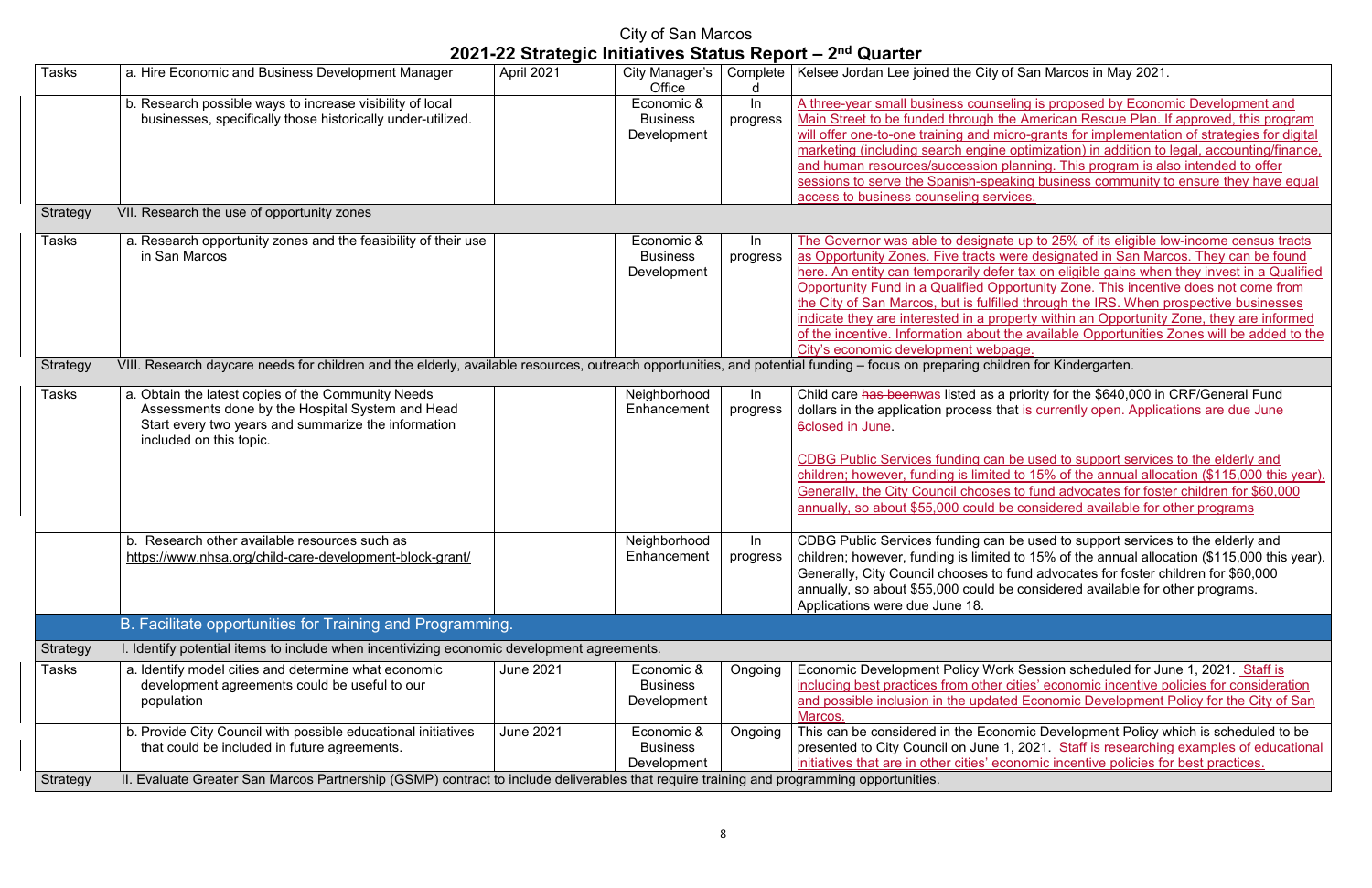ask Force had the first meeting in September 2019

duled to be considered in the Fall of 2021.

ccess to workforce development resources on the

es when it is safe to offer inside or better weather to ng with Workforce Solutions to identify possible Training Program." The program provides free County, this list includes careers like carpenter, CAN, omer service, home health, janitor, landscaping, and e promoting the ACC Fast Track careers, which lead tourses are not offered free, but the library will work A and find other social services that could help.

inow, however to have a more cohesive message e Librarian position would have to be filled. In March, panish, Medical Career Investigation, Basic Internet, 2-week class to become Microsoft Staff Certified. In classes as we had in March and in addition, we will lity, Equitable Housing program, and a Saturday Getting the Job You Want; (Week 2) Interviewing for  $P$  ist, motivated for life and work. October included a stress in the workplace and a program on Going g April 2021, the library provided 47 GED classes and endance of 416.

**Dyerseen by Planning and Development Services.** Incess.

e process. Staff kick-off held in late August

| <b>Tasks</b>    | a. Work with Barbara Thomason and other members of<br>GSMP to determine what their current agreement                                                                                         | September 2021                                                 | Economic &<br><b>Business</b>            | Ongoing       | A new Education and Workforce Ta<br>and has never met again.                                                                                                                                                                                                                                                                                                                                                                       |
|-----------------|----------------------------------------------------------------------------------------------------------------------------------------------------------------------------------------------|----------------------------------------------------------------|------------------------------------------|---------------|------------------------------------------------------------------------------------------------------------------------------------------------------------------------------------------------------------------------------------------------------------------------------------------------------------------------------------------------------------------------------------------------------------------------------------|
|                 | requires.                                                                                                                                                                                    |                                                                | Development                              |               |                                                                                                                                                                                                                                                                                                                                                                                                                                    |
|                 | b. Determine community partners that could benefit from the<br>training required in the agreement.                                                                                           | September 2021                                                 | Economic &<br><b>Business</b>            | Ongoing       | The agreement with GSMP is sche                                                                                                                                                                                                                                                                                                                                                                                                    |
|                 |                                                                                                                                                                                              |                                                                | Development                              |               |                                                                                                                                                                                                                                                                                                                                                                                                                                    |
| <b>Strategy</b> | III. Determine where to invest City funding to mitigate gaps and barriers that have been identified including a possible training location and regular ad<br>east side.                      |                                                                |                                          |               |                                                                                                                                                                                                                                                                                                                                                                                                                                    |
| <b>Tasks</b>    | a. Partner with existing nonprofits, agencies, and schools to<br>provide job training and encourage development of the<br>soft skills necessary to be successful in the modern<br>workforce. |                                                                | Library                                  | Ongoing       | Working with ACC to provide class<br>offer outside. Library staff is workir<br>students for the "High Demand Job<br>training to eligible adults. In Hays C<br>childcare, teacher's assistant, custo<br>office clerk. The Library will also be<br>to better-paying positions. These co<br>one-to-one to assist with the FAFS.                                                                                                       |
|                 | b. Identify possible regional partners that could expand into<br>the City of San Marcos and provide additional career<br>training.                                                           |                                                                | Library                                  | Ongoing       |                                                                                                                                                                                                                                                                                                                                                                                                                                    |
|                 | c. Provide GED, English Language, Computer Classes, and<br>other workforce training at the San Marcos Public Library<br>and at other locations around the city.                              |                                                                | Library                                  | Ongoing       | This is done by many different staff<br>and expand workforce services, the<br>the library hosted GED, English, Sp<br>keyboarding, Word, Excel, and a 1<br>April, the library will have all of the<br>provide Introduction to Virtual Reali<br>series: (Week 1) Market Yourself, 0<br>Success; (Week 3) Growth Mindse<br>program on managing change and<br>Back to School as an Adult. During<br>English Language classes with atte |
|                 | <b>FY 2021 Strategic Initiatives</b>                                                                                                                                                         | <b>Timeline/</b><br><b>Estimated</b><br><b>Completion Date</b> | <b>Budget \$ and</b><br><b>Resources</b> | <b>Status</b> | <b>Update Notes</b>                                                                                                                                                                                                                                                                                                                                                                                                                |
| 畾               | <b>DOWNTOWN VITALITY</b>                                                                                                                                                                     |                                                                |                                          |               |                                                                                                                                                                                                                                                                                                                                                                                                                                    |
|                 | • To support diversified business activity.                                                                                                                                                  |                                                                |                                          |               |                                                                                                                                                                                                                                                                                                                                                                                                                                    |
| Outcome(s)      | • To take measures to improve downtown quality of place.                                                                                                                                     |                                                                |                                          |               |                                                                                                                                                                                                                                                                                                                                                                                                                                    |
|                 | • Accessibility to and within the downtown.                                                                                                                                                  |                                                                |                                          |               |                                                                                                                                                                                                                                                                                                                                                                                                                                    |
|                 | A. Support diversified business activity.                                                                                                                                                    |                                                                |                                          |               |                                                                                                                                                                                                                                                                                                                                                                                                                                    |
| Strategy        | I. Begin a revised Downtown Master Plan including, the innovation, cultural and arts districts.                                                                                              |                                                                |                                          |               |                                                                                                                                                                                                                                                                                                                                                                                                                                    |
| <b>Tasks</b>    | a. Scope and Visioning exercise with district stakeholders<br>and City Council.                                                                                                              | Summer 2020                                                    | <b>PADS</b>                              | In<br>Process | \$100,000 is the estimated costs. C<br>Incorporated in to the Comp Plan p                                                                                                                                                                                                                                                                                                                                                          |
|                 | b. Public outreach with key stakeholders including the<br>Downtown Association, Main Street, the University, as<br>well as other key stakeholders.                                           | Fall/Winter 2020                                               | Funded                                   | In<br>process | Working with consultant to begin th                                                                                                                                                                                                                                                                                                                                                                                                |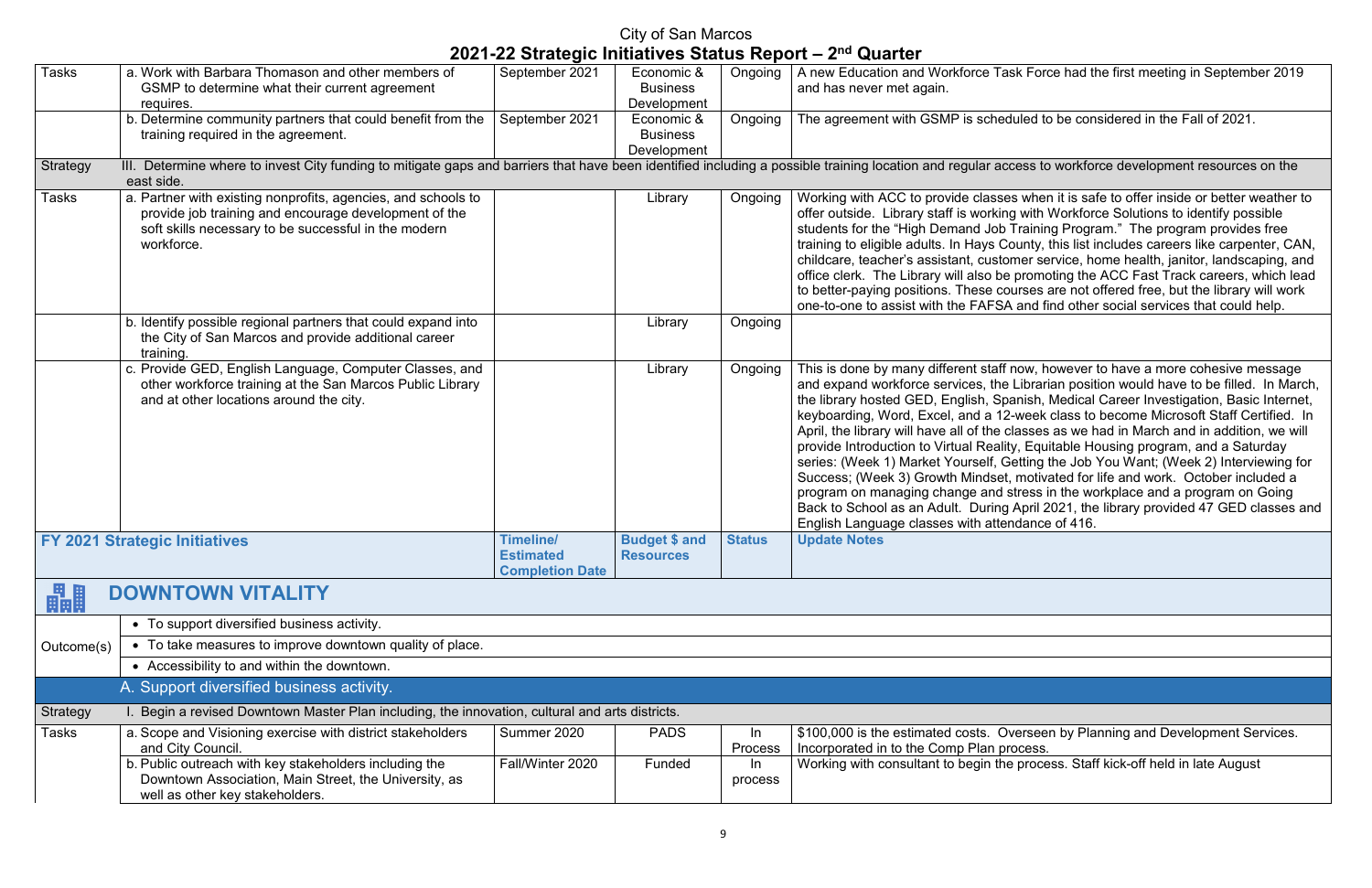**Arts Commission arts Commission process.**Due to limited funds, the Arts  $\n *wn*\n projects for FY21.\n$ 

oment Services. Incorporated in to the Comp Plan

Ia item. Annual process in summer, scheduled for

a item. Annual process in summer, scheduled for

la item. Annual process in summer, scheduled for

a item. Annual process in summer, scheduled for

leveloped to publicize programs funded through

owntown business and the Chamber due to COVID uding curbside parking spots, signage. Commission created a joint subcommittee to learn

al framework.

oint recommendation resolution by Main Street and

From City Council to utilize American Rescue Plan

nseling program.

ansion program development, including new CRM usinesses served

s which drive visitor traffic to businesses and in beds

digital campaigns to indicate open for business evelopment on small business development

etc.

vement & Growth (BIG) Grant with additional focus on **nprovements** 

|              |                                                                                                                                                 |                                                        |                                                                                                               |                | $\mathcal{L}$ us i se otratogio initiativos otatas itoport – z – waartor                                                                                                                                                                                                                                                                                                                                                                                     |
|--------------|-------------------------------------------------------------------------------------------------------------------------------------------------|--------------------------------------------------------|---------------------------------------------------------------------------------------------------------------|----------------|--------------------------------------------------------------------------------------------------------------------------------------------------------------------------------------------------------------------------------------------------------------------------------------------------------------------------------------------------------------------------------------------------------------------------------------------------------------|
|              | c. Work with Arts Commission to identify projects linking                                                                                       | <b>Winter-2020</b>                                     | Previous year                                                                                                 | In             | Arts Commission has begun the discus                                                                                                                                                                                                                                                                                                                                                                                                                         |
|              | Downtown and the river.                                                                                                                         |                                                        | fundsDeficit in<br>funding                                                                                    | progress       | Commission did not select downtown p                                                                                                                                                                                                                                                                                                                                                                                                                         |
|              | d. Drafting and adopting the Downtown Master Plan.                                                                                              | Winter/Spring<br>2021                                  | <b>Planning Staff</b>                                                                                         |                | Overseen by Planning and Developme<br>process.                                                                                                                                                                                                                                                                                                                                                                                                               |
| Strategy     | II. Define goals and objectives for the Main Street program.                                                                                    |                                                        |                                                                                                               |                |                                                                                                                                                                                                                                                                                                                                                                                                                                                              |
| Tasks        | a. Review current goals and objectives within the Four Point<br>approach of; 1-Economic Vitality, 2-Design, 3-<br>Organization, and 4-Promotion | Ongoing                                                | <b>Destination</b><br><b>Services</b>                                                                         | Ongoing        | Main Street Advisory Board Agenda ite<br>Sept. 2021.                                                                                                                                                                                                                                                                                                                                                                                                         |
|              | b. Develop a strategy for transformation of Downtown along<br>the Four Points.                                                                  | Ongoing                                                | Destination<br><b>Services</b>                                                                                | Ongoing        | Main Street Advisory Board Agenda ite<br>Sept. 2021                                                                                                                                                                                                                                                                                                                                                                                                          |
|              | c. Define quantifiable outcomes and projects for the<br>Implementation Plan strategies identified.                                              | July 2019 -<br>January 2020                            | <b>Destination</b><br><b>Services</b>                                                                         | Ongoing        | Main Street Advisory Board Agenda ite<br>Sept. 2021                                                                                                                                                                                                                                                                                                                                                                                                          |
|              | d. Align organizational resources to achieve desired<br>outcomes through the budget process.                                                    | <b>Discussion with</b><br>other<br>departments.        | <b>Destination</b><br><b>Services</b>                                                                         | Ongoing        | Main Street Advisory Board Agenda ite<br>Sept. 2021.                                                                                                                                                                                                                                                                                                                                                                                                         |
| Strategy     | III. Review possible programs for legacy businesses.                                                                                            |                                                        |                                                                                                               |                |                                                                                                                                                                                                                                                                                                                                                                                                                                                              |
| <b>Tasks</b> | a. Promoting City grant programs.                                                                                                               | Project on hold<br>due to projected<br>funding deficit |                                                                                                               |                | If approved, outreach plan will be deve<br><b>American Rescue Plan.</b>                                                                                                                                                                                                                                                                                                                                                                                      |
|              | b. Buying down interest rates for small businesses.                                                                                             | Project on hold<br>due to projected<br>funding deficit |                                                                                                               |                |                                                                                                                                                                                                                                                                                                                                                                                                                                                              |
|              | c. Address needs of businesses due to the COVID-19<br>pandemic.                                                                                 |                                                        |                                                                                                               | Ongoing        | Addressed needs of small, local Downt<br>pandemic through Main Street includin                                                                                                                                                                                                                                                                                                                                                                               |
|              | d. Explore and research potential framework for future<br><u>legacy business programming.</u>                                                   | Spring 2021                                            | <b>Destination</b><br><b>Services/PADS</b>                                                                    | Complete       | Main Street + Historic Preservation Co<br>best practices and consider potential fr                                                                                                                                                                                                                                                                                                                                                                           |
|              | e. Develop implementation plan for legacy business<br>program, to include marketing, administration and<br>potential incentives.                | <b>Summer/Fall</b><br>2021                             | <b>Destination</b><br><b>Services/PADS</b><br>/Economic<br><b>Development</b>                                 | <b>Ongoing</b> | Awaiting council consideration of joint i<br><b>Historic Preservation Commission.</b>                                                                                                                                                                                                                                                                                                                                                                        |
|              | f. Utilize ARP funding to support small businesses and<br>generate visitor attraction to downtown.                                              | Fall 2021 - Fall<br>2023                               | <b>ARP Funding/</b><br>Economic &<br><b>Business</b><br>Development/<br><b>Destination</b><br><b>Services</b> |                | Submitted and received approval from<br>funding to address the following areas:<br>- Develop small business counse<br>- Business retention and expansion<br>software to track health of busin<br>Create new/additional events wh<br>generate sales tax + heads in be<br>Develop marketing grant to digit<br>Training and professional devel<br>strategies, COVID recovery, etc<br><b>Funding for Business Improvem</b><br>touchless and air filtration impro |
| Strategy     | IV. Evaluate funding for co-working sites.                                                                                                      |                                                        |                                                                                                               |                |                                                                                                                                                                                                                                                                                                                                                                                                                                                              |
| <b>Tasks</b> | a. Splash program? Other programs?                                                                                                              |                                                        |                                                                                                               |                |                                                                                                                                                                                                                                                                                                                                                                                                                                                              |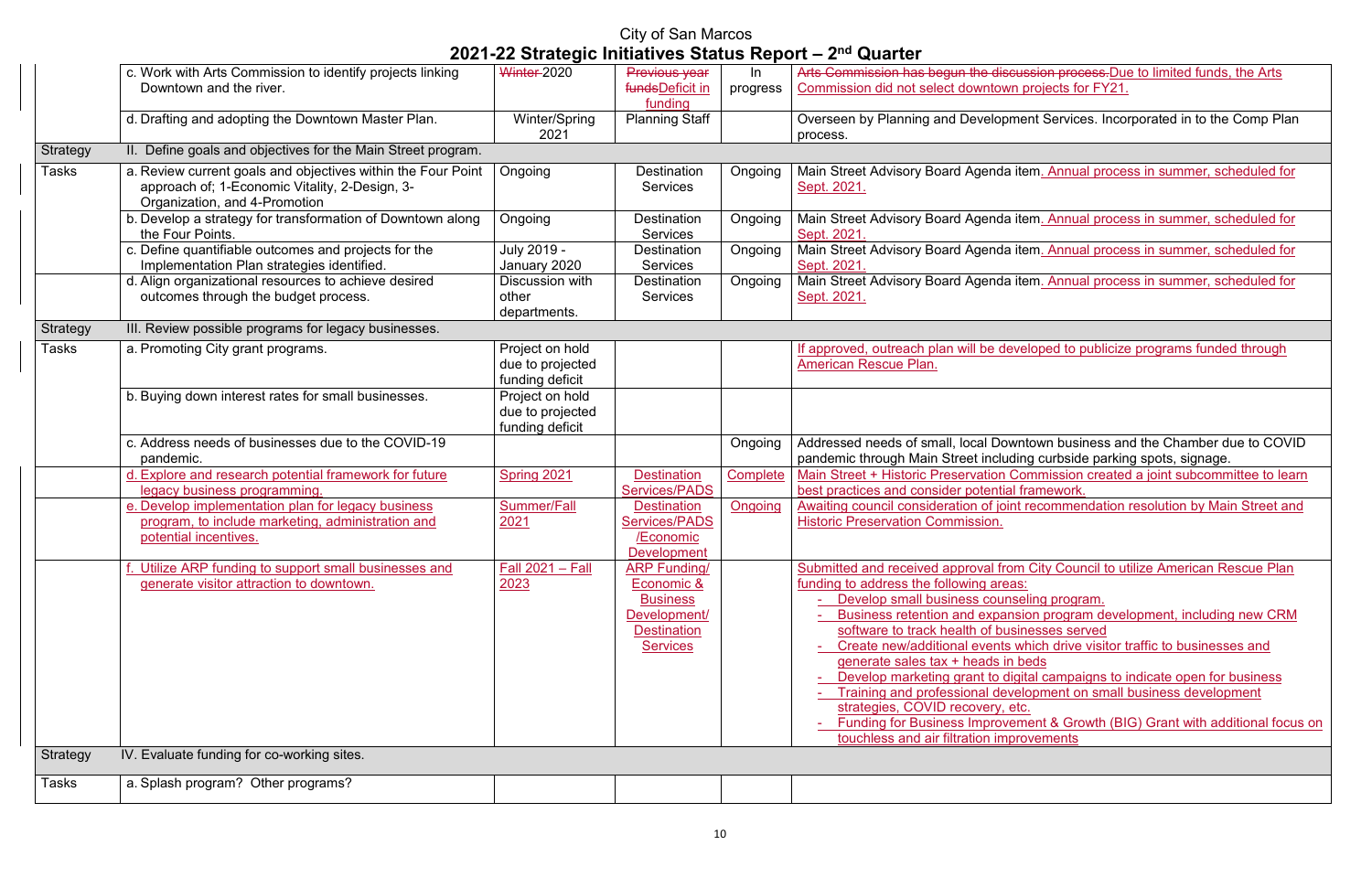s inventoried existing and available space downtown.

on Properties indicate that demand for office space is There appears to be demand for both ends of the fice spaces (less than 10k sf) and large headquarter ecific hurdle for office attraction is a lack of high

dedicated parking.

rking. Report is that there is not enough flexible space ed. It is too expensive to build out a traditional space, and this could cause San Marcos to lose out on

artments to achieve additional public space as an of Kissing Alley - Preliminary Engineering Report takeholder participation underway on event space. in 2022, with construction complete in 2023.

I and holiday time frames and installed community c type events.

additional seating, tree lighting and street banners.  $\overline{\phantom{a}}$  seasonal street banners to rotate. Landscaping set

on Guadalupe with TIRZ funding; investigating uses for velopment.

park at 122 S Edward Gary St – partnership with

ogress at 111 E MLK Dr. lic improvement project. rrently underway.

In Guadalupe with TIRZ funding; investigating uses for velopment.

 $i$ ements – temporary and permanent

Phase 1 or 2. Following the Comprehensive Plan & amendments may be considered. of cost estimates and process in 2019.

| Strategy        | V. Analyze office space needs post-COVID.                                                                                                                              |                  |                                                                                         |                           |                                                                                                                                                                                                                                                                                                                                                                                         |
|-----------------|------------------------------------------------------------------------------------------------------------------------------------------------------------------------|------------------|-----------------------------------------------------------------------------------------|---------------------------|-----------------------------------------------------------------------------------------------------------------------------------------------------------------------------------------------------------------------------------------------------------------------------------------------------------------------------------------------------------------------------------------|
| <b>Tasks</b>    | a. Inventory available office space downtown.                                                                                                                          |                  | Economic &<br><b>Business</b><br>Development/<br><b>Main Street</b>                     | Complete                  | The Main Street Program team has                                                                                                                                                                                                                                                                                                                                                        |
|                 | b. Connect with local real estate partners to determine<br>inquiries for office space.                                                                                 |                  | Economic &<br><b>Business</b><br>Development                                            | <b>Ongoing</b>            | <b>Discussions with GSMP and Carso</b><br>slowly increasing post-pandemic. T<br>spectrum with inquiries for small of<br>spaces (greater than 50k sf). A spe<br>quality, move-in ready space, with                                                                                                                                                                                       |
|                 | c. Partner with Splash Coworking to evaluate current flex<br>space needs and potential clients who are expanding to<br>stand-alone facilities.                         |                  | Economic &<br><b>Business</b><br>Development                                            | Ongoing                   | <b>Main Street met with Splash Cowor</b><br>that can be adapted/sized as need<br>especially for smaller office needs<br>prospective office users.                                                                                                                                                                                                                                       |
|                 | B. Take measures to improve downtown quality of place.                                                                                                                 |                  |                                                                                         |                           |                                                                                                                                                                                                                                                                                                                                                                                         |
| Strategy        | Review and assess possible sites and facilities which could promote San Marcos as a destination.                                                                       |                  |                                                                                         |                           |                                                                                                                                                                                                                                                                                                                                                                                         |
| Tasks           | a. Utilizing Kissing Alley as event space.                                                                                                                             | Spring 2021      | Downtown<br><b>TIRZ</b>                                                                 | In<br>progress            | Collaborative effort of multiple depa<br>event destination. Reconstruction<br>complete. Public and downtown st<br>Design scheduled to be completed                                                                                                                                                                                                                                      |
|                 | b. Other sites assessed<br>• Mobility Hub<br><b>Train Depot pocket park</b><br><b>Downtown Mural Arts Gallery</b><br><b>Downtown Square</b><br><b>CM Allen Parkway</b> | Ongoing          | <b>Destination</b><br>Services/<br><b>Keep San</b><br><b>Marcos</b><br><b>Beautiful</b> | Winter/S<br>pring<br>2021 | Activation of mobility hub - themed<br>library and coordinating small musi<br>Downtown Square - Landscaping, a<br>Benches were added. Four sets of<br>for Fall 2021.<br>Purchased Downtown properties or<br>properties, including mixed-use dev<br><b>Beautification of the Depot pocket p</b><br>KSMB.<br>Mural Arts Downtown Gallery in pro<br><b>Completed CM Allen Parkway publ</b> |
|                 | Continue to improve and beautify targeted activation site,<br>"the Depot". Explore partnerships and funding<br>alternatives for future improvements.                   | Summer 2021      | <b>Destination</b><br>Services/Keep<br><b>San Marcos</b><br><b>Beautiful</b>            | ln<br>progress            | <b>Grant and partnership research cur</b>                                                                                                                                                                                                                                                                                                                                               |
|                 | d. Guadalupe Street acquisition                                                                                                                                        | Fall/Winter 2021 | <b>Various</b><br><b>Departments</b><br><b>TIRZ Funds</b>                               | ln<br><b>Progress</b>     | <b>Purchased Downtown properties of</b><br>properties, including mixed-use dev                                                                                                                                                                                                                                                                                                          |
|                 | e. Pedestrian Lighting improvements                                                                                                                                    | Fall/Winter 2021 | <b>Destination</b><br>Services/CIP<br>funding                                           | ln<br><b>Progress</b>     | <b>Investigating lighting option improver</b>                                                                                                                                                                                                                                                                                                                                           |
| Strategy        | II. Review and address underground electric ordinances.                                                                                                                |                  |                                                                                         |                           |                                                                                                                                                                                                                                                                                                                                                                                         |
|                 | a. Identify code amendments during the annual code update<br>process.                                                                                                  | Ongoing          | <b>Utilities</b>                                                                        |                           | No amendments were proposed in<br>Downtown Master Plan, additional<br>Electric utility provided a summary                                                                                                                                                                                                                                                                               |
| <b>Strategy</b> | III. Review and assess strategies for vacant and neglected buildings.                                                                                                  |                  |                                                                                         |                           |                                                                                                                                                                                                                                                                                                                                                                                         |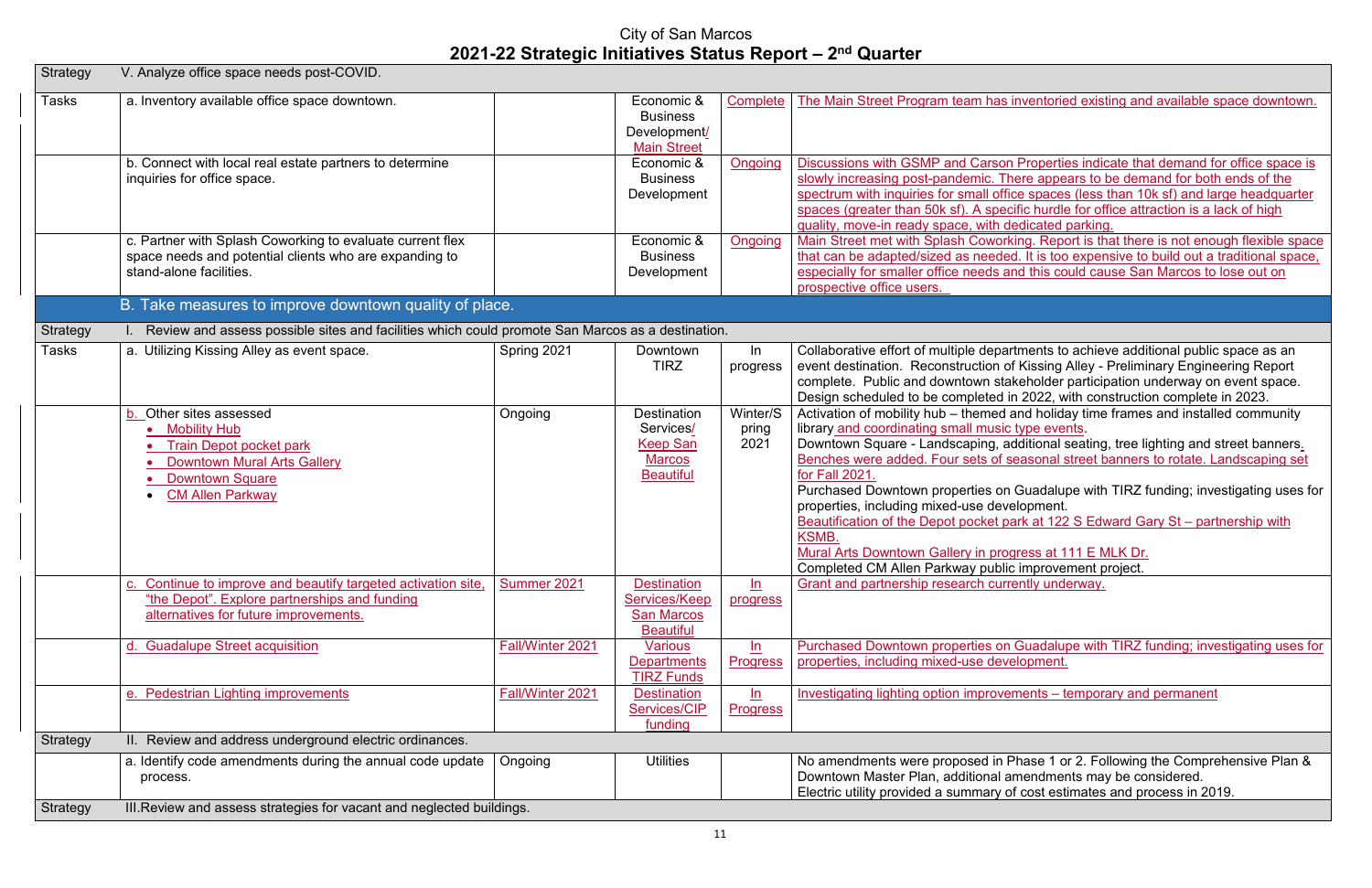other communities. Prepare summary of ideas which private partnership with building owners for consistent message. Work in and improve vacant windows and of uniform design for windows and spaces. Downtown It' project - installed the first sets of panels at three of locations.

hop June 2021 to learn best practices from other

ards and Guidelines were approved in March 2021. s for code amendments.

ation of the property, assessing safety concerns of ing costs to prepare the site for redevelopment. Other wever, the actions listed preclude alternative use.

ation plan executed. Various departments. Working ders to landscape downtown with native colorful

gh public and private funding sources. Scheduled nance in public areas.

ding all departments and stakeholders to

ercent match. Staff is preparing promotion. Currently, s for advertisements only, but staff will evaluate on. The new CVB website provides assistance and not currently have websites, and Main Street has also esses in this area.

rmine how to allocate staffing effectively to mitigate rea while ensuring the rest of the areas of the City are dge and Interim Chief <del>Clouse </del>Dixon are working on a  $\overline{PD}$  Officers in the downtown area working alongside

|                 |                                                                                                                                                       |                       | <b>City of San Marcos</b>                                       |                                                   |                                                                                                                                                                                                                                                                                                                                                               |
|-----------------|-------------------------------------------------------------------------------------------------------------------------------------------------------|-----------------------|-----------------------------------------------------------------|---------------------------------------------------|---------------------------------------------------------------------------------------------------------------------------------------------------------------------------------------------------------------------------------------------------------------------------------------------------------------------------------------------------------------|
| Tasks           | a. Review model programs, including incentives, and identify<br>resources.                                                                            | Summer/Fall<br>2020   | Neighborhood<br>Enhancement<br>& Destination<br><b>Services</b> | In<br>progress                                    | 2021-22 Strategic Initiatives Status Report – 2 <sup>nd</sup> Quarter<br>Research and identify programs in<br>work within our community. Public p<br>message. Work with building owner<br>spaces. Creative team in process o<br>Committee for review. 'Legend Has<br>locations. Creating a walking tour o<br><b>Hosted Vacancy Abatement Works</b><br>cities. |
|                 | b. Propose Code amendments during the annual code<br>update process, including the property maintenance code.                                         | Ongoing               | Neighborhood<br>Enhancement<br>& Destination<br><b>Services</b> | In<br>Progress                                    | <b>Updated Downtown Design Standa</b><br><b>Staff considering recommendations</b>                                                                                                                                                                                                                                                                             |
|                 | c. Identify possible options to maintain health and safety,<br>including inspections.                                                                 |                       | Neighborhood<br>Enhancement<br>& Destination<br><b>Services</b> |                                                   |                                                                                                                                                                                                                                                                                                                                                               |
|                 | d. Investigate mixed-use development for Downtown<br>properties acquired through TIRZ funding.                                                        |                       | <b>Destination</b><br><b>Services</b>                           |                                                   | Staff is monitoring known contamina<br>the current buildings, and researchi<br>interim uses were investigated; how                                                                                                                                                                                                                                            |
| <b>Strategy</b> | IV. Identify strategic locations for streetscape and infrastructure improvements and identify funding options.                                        |                       |                                                                 |                                                   |                                                                                                                                                                                                                                                                                                                                                               |
|                 | a. Develop an interim maintenance and beautification plan<br>and coordinate efforts amongst stakeholders.                                             | Fall<br>2020Ongoing   | Neighborhood<br>Enhancement                                     | <b>Delayed</b><br>due to<br>fundingIn<br>progress | Maintenance responsibility coordina<br>with city departments and stakehold<br>plants.                                                                                                                                                                                                                                                                         |
|                 | b. Explore the long-term solutions for beautification plan and<br>maintenance including a downtown management district<br>with downtown stakeholders. | Fall 2020Ongoing      | Neighborhood<br>Enhancement                                     | In<br>progress                                    | Researching funding options throug<br>seasonal beautification and mainter                                                                                                                                                                                                                                                                                     |
|                 | c. Align organizational resources to achieve desired<br>outcomes through the budget process.                                                          | Winter/Spring<br>2021 | Neighborhood<br>Enhancement                                     |                                                   | Submission of completed plan inclu<br>administration for FY2022 funding.                                                                                                                                                                                                                                                                                      |
| Strategy        | V. Identify advertising opportunities with area stakeholders to highlight city attractions.                                                           |                       |                                                                 |                                                   |                                                                                                                                                                                                                                                                                                                                                               |
|                 | a. Downtown Advertising Coop                                                                                                                          | FY2021                | <b>CVB/Main St</b>                                              | Ongoing                                           | \$30,000 available for FY21. Fifty pe<br>the Downtown CoMarketing Fund is<br>including search engine optimizatio<br>links for small businesses who do n<br>been working with downtown busine                                                                                                                                                                  |
| <b>Strategy</b> | VI. Continue working with Texas State University Police regarding Downtown Patrols.                                                                   |                       |                                                                 |                                                   |                                                                                                                                                                                                                                                                                                                                                               |
|                 | a. Continue working with Texas State University Police<br>regarding Downtown Patrols                                                                  |                       | Police                                                          | Ongoing                                           | Chief Standridge continues to deter<br>criminal activity in the Downtown ar<br>adequately covered. Chief Standrid<br>plan that would allocate TX State P<br><b>SMPD Officers.</b>                                                                                                                                                                             |
|                 |                                                                                                                                                       |                       |                                                                 |                                                   | <b>Chief Standridge has worked with th</b><br><u>Crimo Comproboncivo</u> Poenonco J                                                                                                                                                                                                                                                                           |

Chief Standridge has worked with the City Manager's Office to create VCCR – Violent Crime Comprehensive Response. This program will be multi-faceted and involve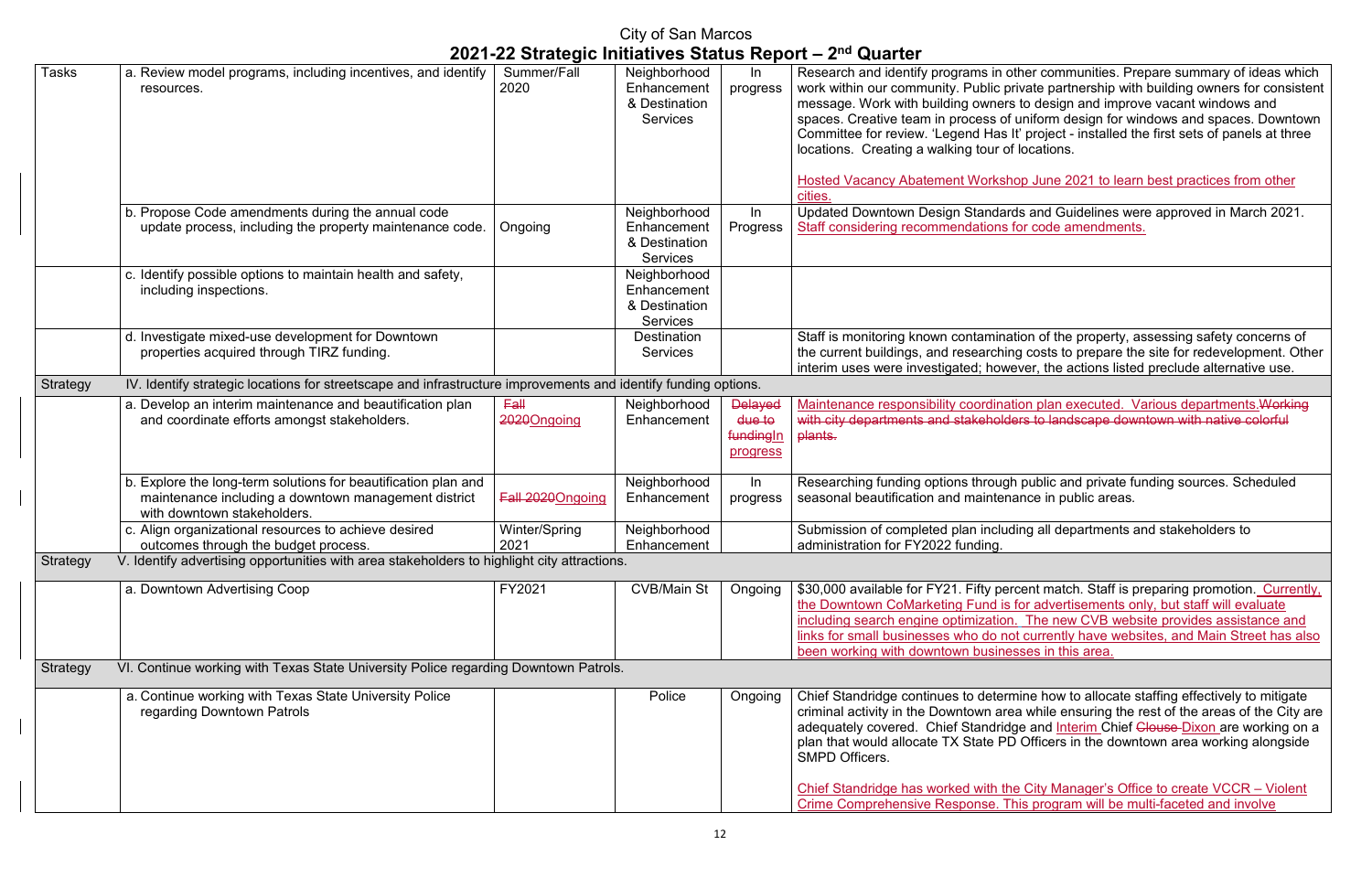downtown businesses (daytime and nighttime). pleted research on downtown camera systems and a will seek TIRZ funding for any solutions that are

ouncil in December 2018. Recruitment pending Parking Implementation Plan and enabling

I funds for replacement of the NUPARK LPR parking enforcement software for downtown parking; decided that the Police Department should has been prepared pending identification of additional

Iltimodal Parking Initiatives Manager (when position parking management firm.

I funds for replacement of the NUPARK LPR parking parking; decided that the Police Department should has been prepared pending identification of additional

Parking Initiatives Manager (when the position is ff suspended discussions with private property COVID-19. Discussions to resumehave resumed per

b. Identify and Texas State Office of Sustainability have alliance ed favorably to the City's sustainability initiative.

|                 |                                                                       |                                                                |                                            |               | numerous subcommittees, including                                                                                              |
|-----------------|-----------------------------------------------------------------------|----------------------------------------------------------------|--------------------------------------------|---------------|--------------------------------------------------------------------------------------------------------------------------------|
|                 |                                                                       |                                                                |                                            |               | Additionally, the PD has nearly comp                                                                                           |
|                 |                                                                       |                                                                |                                            |               | gunshot detection system. The PD w                                                                                             |
|                 |                                                                       |                                                                |                                            |               | ultimately approved.                                                                                                           |
|                 | C. Accessibility to and within the downtown.                          |                                                                |                                            |               |                                                                                                                                |
|                 |                                                                       |                                                                |                                            |               |                                                                                                                                |
| <b>Strategy</b> | I. Approve and implement the Parking Management Plan.                 |                                                                |                                            |               |                                                                                                                                |
| <b>Tasks</b>    | a. Hire Multimodal Parking Initiatives Manager.                       | $TBD$ – funding<br>source                                      | Transit                                    | Future        | Budget amendment approved by cor<br>Council approval of On-Street Paid F<br>Ordinance.                                         |
|                 | b. Procure parking management technology (meters and<br>mobile app.). | Future                                                         | <b>Transit</b>                             | Future        | In the process of securing additional<br>enforcement software for downtown<br>be the owner of the program; RFP has<br>funding. |
|                 | c. Create program branding and marketing campaign.                    | Future                                                         | Transit, 3rd<br>party parking<br>mgmt firm | Future        | This work will be coordinated by Mul<br>is filled) and performed by 3rd party                                                  |
|                 | d. Initiate phased rollout of on-street paid parking.                 | Future                                                         | Transit, 3rd<br>party parking<br>mgmt firm | Future        | In the process of securing additional<br>enforcement software for downtown<br>be the owner of the program; RFP has<br>funding. |
|                 | e. Negotiate off-street parking agreements with private               | As opportunities                                               | <b>Transit</b>                             | In            | Shared responsibility of Multimodal F                                                                                          |
|                 | property owners and facilitate options.                               | arise                                                          |                                            | Progress      | filled) and Real Estate Division. Staff<br>owners for off-street parking due to (<br>request of Parking Advisory Board.        |
|                 | Partner with TXST to select a micro-mobility vendor, and              | <b>Fall 2021</b>                                               | <b>Transit/Destina</b>                     | $\ln$         | Purchasing in progress.                                                                                                        |
|                 | co-implement program.                                                 |                                                                | tion Services                              | progress      |                                                                                                                                |
|                 | g. Implement electric cab circulator pilot program.                   | <b>Fall 2021</b>                                               | <b>Transit/Destina</b>                     | ln            | Purchasing in progress.                                                                                                        |
|                 |                                                                       |                                                                | tion Services                              | progress      |                                                                                                                                |
|                 | <b>FY 2021 Strategic Initiatives</b>                                  | <b>Timeline/</b><br><b>Estimated</b><br><b>Completion Date</b> | <b>Budget \$ and</b><br><b>Resources</b>   | <b>Status</b> | <b>Update Notes</b>                                                                                                            |
|                 | <b>SUSTAINABILITY</b>                                                 |                                                                |                                            |               |                                                                                                                                |

|              | • To develop a baseline of sustainability performance measures.                                           |                                                                                                                           |                  |          |                                                                      |  |  |  |
|--------------|-----------------------------------------------------------------------------------------------------------|---------------------------------------------------------------------------------------------------------------------------|------------------|----------|----------------------------------------------------------------------|--|--|--|
| Outcome(s)   | Promote sustainability practices throughout the community.                                                |                                                                                                                           |                  |          |                                                                      |  |  |  |
|              |                                                                                                           | Determine strategies to incorporate sustainability into City construction and operations.                                 |                  |          |                                                                      |  |  |  |
|              |                                                                                                           | Develop economic development and procurement policies to encourage sustainability for businesses that work with the City. |                  |          |                                                                      |  |  |  |
|              | A. Develop a baseline of sustainability performance measures.                                             |                                                                                                                           |                  |          |                                                                      |  |  |  |
| Strategy     | I. Work with Texas State University and other Texas communities to assess their sustainability programs.  |                                                                                                                           |                  |          |                                                                      |  |  |  |
| <b>Tasks</b> | a. Current organizations available (Cost – initial staff time to<br>analyze and hold meeting 2X per year) | Sept. 2020                                                                                                                | <b>Utilities</b> |          |                                                                      |  |  |  |
|              | b. Identify City and local stakeholders                                                                   | Sept. 2020                                                                                                                | <b>Utilities</b> | Complete | SMRF, SSM, SM Greenbelt Alliance<br>been contacted and have responde |  |  |  |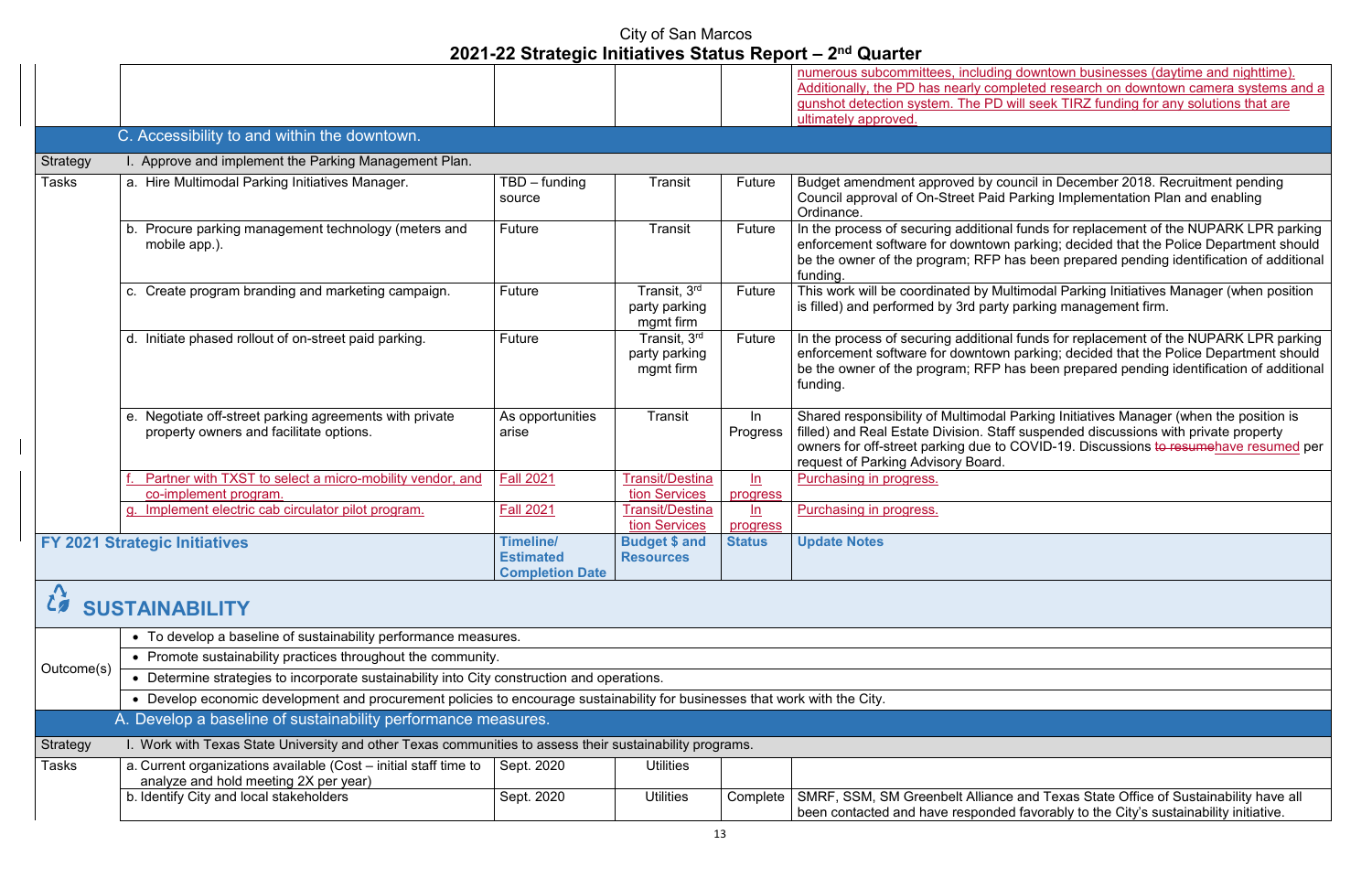s held between the Sustainability Committee and a more coordinated effort between partners. <sub>.</sub><br>Die San Marcos, Betsey Robertson, Gabrielle Moore, River Foundation, and a representative from the ty Office.

Sustainability Plan but are planning to develop one. st task force of stakeholders.

ers met to discuss topics of interest in the community.

een Business award for the past few years. They are y and they'll host quarterly/bimonthly lunch and **un Utilities' Renewable Energy Credit.** 

Iy an audit as much as a review of water and electric neral recommendations, many of which we are bancy sensors, plumbing). Utilities and Public Works steps.Database inventory in progress print. Pandemic precluded enterprise wide SECO onary energy audit report was completed and received

Iy be conducted to determine cost/benefit status of d Public Works are coordinating on additional next

lestion if American Rescue Plan funds could be used the form the scope of work of the consultants to e expense. Pre-project development costs are an ay fall under; however, the only infrastructure ble under the ARP funds are water, wastewater and structure projects (including pre-project costs) could "revenue loss" in out years, but at this time 2020 did we did not include with the initial \$9M allocation.

are posted monthly on FB. oting all things sustainable, including city programs

d recycling info with receptacles. Anti-idling vehicle nt. No idling posters are being hung in City facility nstalled in City yards/facilities. No idling windshield een printed and are ready for distribution. A short ed to new employee orientation and will include info on er conservation. Safety tailgates will add information. ld work.

|                 |                                                                                                                                                                                                                                                                                      |            |                                               |                             | 2021-22 Julaiegic Initiatives Jialus Report – 2 $\pm$ Quarter                                                                                                                                                                                                                                                                                                                                                                              |
|-----------------|--------------------------------------------------------------------------------------------------------------------------------------------------------------------------------------------------------------------------------------------------------------------------------------|------------|-----------------------------------------------|-----------------------------|--------------------------------------------------------------------------------------------------------------------------------------------------------------------------------------------------------------------------------------------------------------------------------------------------------------------------------------------------------------------------------------------------------------------------------------------|
|                 | c. Conduct networking opportunities                                                                                                                                                                                                                                                  | <b>TBD</b> | Utilities/<br>Neighborhood<br><b>Services</b> | On going                    | November 18, 2020: A meeting was<br>local stakeholders to work towards<br>Attendees included staff, Sustainab<br>Virginia Condie of the San Marcos<br><b>Texas State University Sustainabilit</b><br>TxState does not currently have a S<br>SSM submitted letter offering to ho<br>In November 2020, local stakehold<br>The Chamber has distributed a Gre<br>starting Committee meetings in July<br>learns. The first topic will be our ow |
| <b>Strategy</b> | II. Consider if a consultant is necessary in order to determine the baseline of sustainability measures.                                                                                                                                                                             |            |                                               |                             |                                                                                                                                                                                                                                                                                                                                                                                                                                            |
| <b>Tasks</b>    | a. Data collection for usage (Cost - initial staff time to<br>analyze and public outreach components).<br>- Water, electric, fossil fuels, renewables (high view<br>snapshot guesstimates)<br>- City Facilities<br>- Residential (public outreach)<br>- Commercial (public outreach) | <b>TBD</b> | <b>Public Works</b><br>& Conservation         | In<br>Progress<br>(partial) | Because of COVID this wasn't reall<br>consumption. There were some get<br>already implementing (LEDs, occup<br>are coordinating on additional next<br><b>SECO working on utility usage foot</b><br>site inspections, however, prelimina<br>on City utility usage footprint.                                                                                                                                                                |
|                 | b. Possible Cost-Benefit analysis<br>- Consider a means to evaluate upfront expenses<br>compared to overall savings<br>- Include quality of life in financial calculations                                                                                                           | <b>TBD</b> | <b>Facilities</b>                             |                             | SECO recommends additional stud<br>potential improvements. Utilities an<br>steps.                                                                                                                                                                                                                                                                                                                                                          |
|                 | c. Consultant (Cost – probably between \$50k-100k)<br>- Coordinate data collection (or by staff)<br>- Plan roll out of reduction programs<br>- Public Outreach<br>- Potentially identify need for full time position after<br>observing roll out success metrics.                    | <b>TBD</b> | Public Works &<br>Consultant                  |                             | Budget issue - In regards to the qu<br>to pay for this, we would need to fir<br>determine what would be an eligible<br>allowable cost which consultants m<br>projects that are specifically allowal<br>broadband projects. All other infras<br>be funded IF we are able to justify "<br>not see a revenue loss; hence why                                                                                                                  |
|                 | B. Promote sustainability practices throughout the community.                                                                                                                                                                                                                        |            |                                               |                             |                                                                                                                                                                                                                                                                                                                                                                                                                                            |
| <b>Strategy</b> | I. Increase public education and outreach of City's conservation and sustainability efforts, including available rebates.                                                                                                                                                            |            |                                               |                             |                                                                                                                                                                                                                                                                                                                                                                                                                                            |
| <b>Tasks</b>    | a. Increase use of social media such as Facebook to<br>promote environmental programs; add environmental<br>programs to FB schedule.                                                                                                                                                 | Ongoing    | Utilities &<br>Communication<br>S             | Ongoing                     | Water and energy rebate programs<br>KSMB: new Facebook page: promo                                                                                                                                                                                                                                                                                                                                                                         |
|                 | b. Evaluate optional or mandatory training on<br>sustainability (anti-idling, recycling, etc) for City staff.                                                                                                                                                                        | Aug. 2020  | <b>Utilities</b>                              | Ongoing                     | Currently have poster programs an<br>stickers/signage under developmer<br>breakrooms and signage is being ir<br>stickers for all City vehicles have be<br>sustainability section is being added<br>no idling, recycling and energy/wate<br>on sustainability items related to fie                                                                                                                                                          |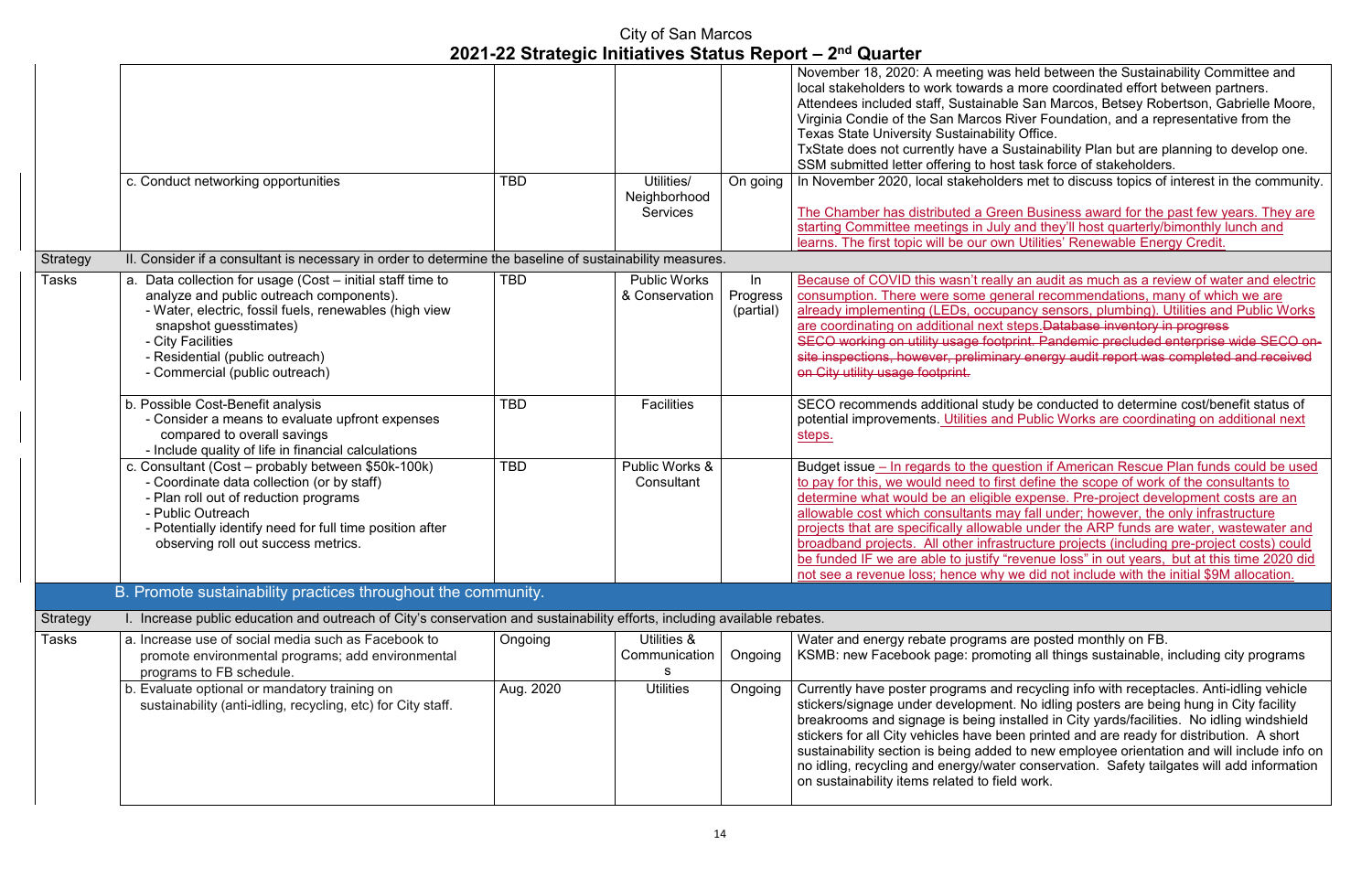ability training into the onboarding training for all

ave been provided to SMCISD and SMA for review. nks program would work better with  $4<sup>th</sup>$  grade and has hers to review; 35 kits are on order. Library has it is more suitable for in-school instruction than for

arning, hands on learning was postponed throughout hability staff hopes to offer programs beginning in Fall

nt opportunities via State, Federal or private funding o have a development plan in place first to be adopted we will begin work on our Open Space will provide guidance on the design and our natural areas and will make us even more inities.

elated to our adopted Council Legislative Guiding Is provided written and spoken testimony in support d affect our residents and taxpayers. Will continue to called by the Governor for later in 2021.

storical District, and Belvin Historical District are

the Sustainability page: /Sustainability. It's linked to the Historic Preservation

ng the keeping of two miniature goats brought forward  $\overline{\text{E}}$ nhancement. Approved by City Council May 2021. revision with estimated completion summer 2021. The oting urban farming education through workshop

2020 to encourage replacement of turf grass with as xeriscape beds. The Water Department also has core aeration, compost application, and mulch tewardship program will be launched in Summer de rewrite. Neighborhood Enhancement has , and how this will program will mesh. The City's Community Enhancement Specialist to put this nformation will be released by the end of the summer.

|                 |                                                                                                                                                                                                       |              |                                        |                   | 2021: HR has incorporated sustain<br>employees.                                                                                                                                                                                                                                                                    |
|-----------------|-------------------------------------------------------------------------------------------------------------------------------------------------------------------------------------------------------|--------------|----------------------------------------|-------------------|--------------------------------------------------------------------------------------------------------------------------------------------------------------------------------------------------------------------------------------------------------------------------------------------------------------------|
|                 | c. Discuss with school district increased use of<br>environmental curriculum (such as Learning to be<br>WaterWise Outdoors program which is currently<br>offered to teachers and funded by the City). | Sept. 2021   | <b>Utilities</b>                       | Ongoing           | Sample WaterWise Outdoor kits ha<br>SMCISD curriculum coordinator thi<br>requested kits for all 4 <sup>th</sup> grade teacl<br>reviewed program and determined<br>Library programming.<br>Given the pandemic and remote lea                                                                                        |
|                 |                                                                                                                                                                                                       |              |                                        |                   | the 2020-2021 school year. Sustair<br>2021 if possible.                                                                                                                                                                                                                                                            |
|                 | d. Assess funding levels for green space/trails and<br>provide additional education.                                                                                                                  |              | Parks & CIP                            |                   | As PARD continues to look for grar<br>sources, it will be important for us to<br>successful. Once the FY22 CIP is<br>Development Plan. This document<br>development of trail systems within<br>attractive for future funding opportu                                                                               |
| <b>Strategy</b> | II. Consider tenets of Slow Streets.                                                                                                                                                                  |              |                                        |                   |                                                                                                                                                                                                                                                                                                                    |
| Tasks           | a. Monitor potential State legislation.                                                                                                                                                               |              | Communication<br>S                     | In<br>progress    | Monitored progress of legislation re<br>Principles. Staff and elected officia<br>of or in opposition to bills that would<br>participate in Special Session to be                                                                                                                                                   |
|                 | b. Work with the Texas Department of Transportation to<br>include aspects in projects within the City.                                                                                                |              | Engineering                            | Ongoing           |                                                                                                                                                                                                                                                                                                                    |
|                 | c. Implement 25 MPH speed limits in qualifying<br>neighborhoods                                                                                                                                       | Ongoing      | <b>Public Works</b>                    | $\ln$<br>Progress | Dunbar Neighborhood, Heritage His<br>completed.                                                                                                                                                                                                                                                                    |
| Strategy        | III. Include historic preservation as a component.                                                                                                                                                    |              |                                        |                   |                                                                                                                                                                                                                                                                                                                    |
| <b>Tasks</b>    | a. Add a link to the City's Historic Preservation Program<br>from the Sustainability webpage                                                                                                          | January 2021 | <b>PADS</b>                            | Complete          | Historic Preservation is now live on<br>https://www.sanmarcostx.gov/3276<br>page under Planning.                                                                                                                                                                                                                   |
| <b>Strategy</b> | III. Investigate potential options for landscaping and green space.                                                                                                                                   |              |                                        |                   |                                                                                                                                                                                                                                                                                                                    |
| <b>Tasks</b>    | a. Promote local farming, including education and<br>allowing urban farming in front yards.                                                                                                           | May 2021     | Neighborhood<br>Services &<br>Planning | Ongoing           | Code amendment approved allowir<br>for consideration by Neighborhood<br>Urban farming is undergoing code<br>City horticulturalist will begin promo<br>during summer 2021.                                                                                                                                          |
|                 | b. Explore a xeriscaping program for existing<br>development.                                                                                                                                         |              | <b>Utilities</b>                       | Ongoing           | Grass Rebate Removal program in<br>less water intensive materials such<br>a soil saver rebate that encourages<br>application. The Certified Habitat S<br>2021 and is also included in the Co<br>discussed the Code, new revisions<br>Horticulturalist is working with our C<br>information on our webpage. This in |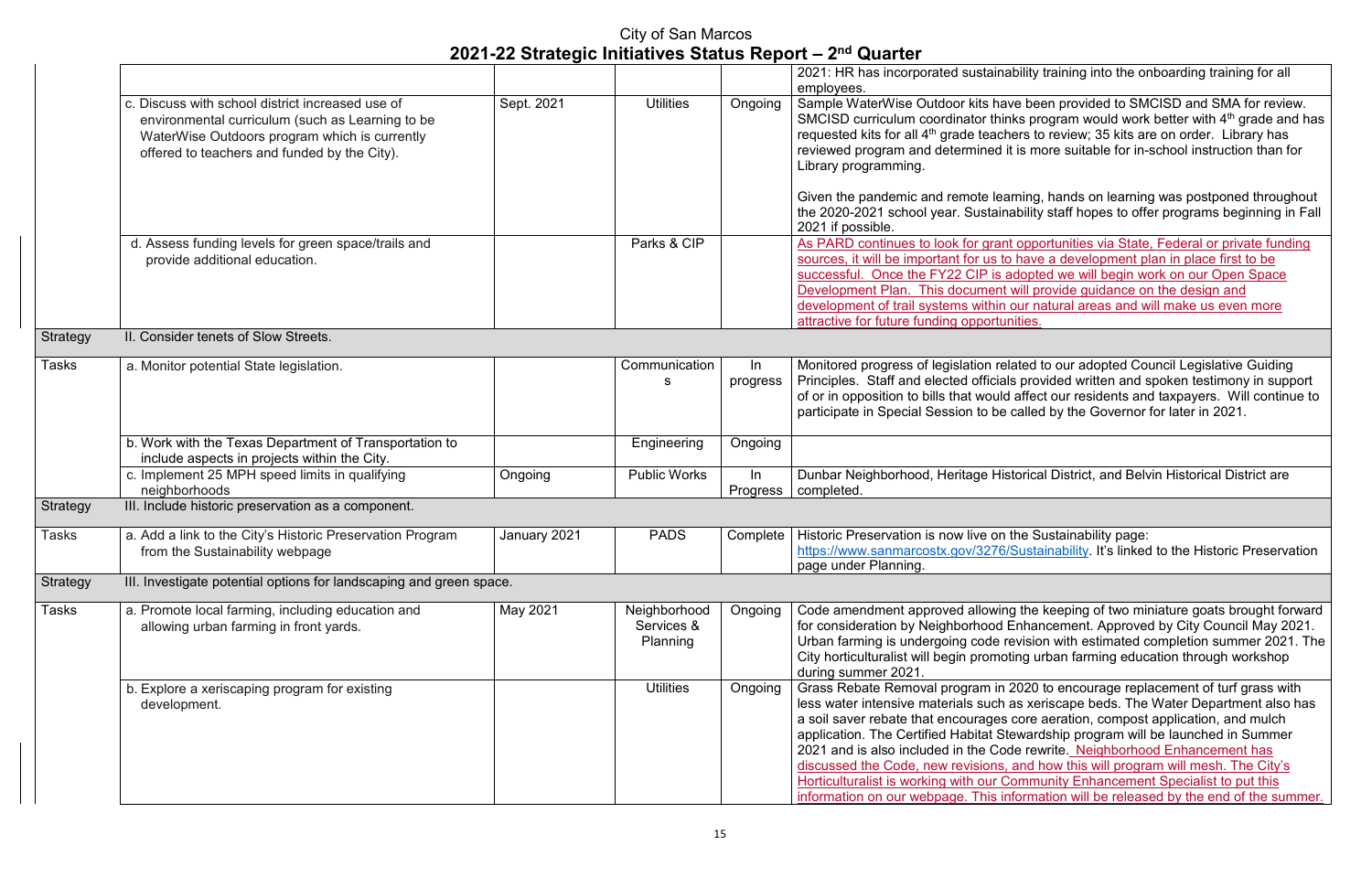ated to include Low Impact Development Practices; ed to regulate approved products used in CIP/PCIP e design checklist from the Sustainable Infrastructure to project scoping checklist to aid staff during the mprovement projects. Those qualities include:

will be consistent within the community and seek to remable or underserved areas.

projects will be designed to protect our environment nge.

ets will engage stakeholders during design and d develop project consent.

 $v$ eness – CIP projects will provide value for the

herming – The San Marcos Capital Improvement ancial responsibility, strategic planning and

**Prattern Storm water Technical Manual occurring Congoing Development Within Stormwater Technical Manual occurr** tified. Current efforts on design and use of Alley project.

fice (SECO) conducted an energy audit of City ment Facility. Report delivered to City in September aluation.

nstallation of rainwater harvesting systems at new be used for irrigation and for community ill also be installed on Utility Bldg. and Warehouse at novation includes upgrade to LED lighting fixtures. D lighting and high efficiency HVAC systems. Future is will include highly reflective roof treatments, low E cess HVAC controls. Recent City Hall improvements. JV-C air plenum upgrade to improve air quality, and

e complete in May October 2021. We will need a g the analysis on how an electric TOU rate could be effective for the utility.

May 2021. Established account with ERCOT, defined ial 500 RECs, set REC rate, established utility bill rges, established General Ledger accounts and izen's Utility Advisory Board in Jan 2021 and Council

|                 | C. Determine strategies to incorporate sustainability into City construction and operations                                |            |                                    |                                              |                                                                                                                                                                                                                                                                                                                                                                                                                                                                                                                                                                                                                                                                  |
|-----------------|----------------------------------------------------------------------------------------------------------------------------|------------|------------------------------------|----------------------------------------------|------------------------------------------------------------------------------------------------------------------------------------------------------------------------------------------------------------------------------------------------------------------------------------------------------------------------------------------------------------------------------------------------------------------------------------------------------------------------------------------------------------------------------------------------------------------------------------------------------------------------------------------------------------------|
| <b>Strategy</b> | I. Implement sustainable infrastructure solutions in the City's capital improvement program efforts.                       |            |                                    |                                              |                                                                                                                                                                                                                                                                                                                                                                                                                                                                                                                                                                                                                                                                  |
| <b>Tasks</b>    | a. Develop design guidelines/checklist for use in evaluation<br>of project scopes                                          | Jan. 2021  | Engineering                        | Ongoing<br>Complete                          | <b>Stormwater Technical Manual update</b><br>annual standard product list updated<br>projects for quality & longevity. The d<br>Qualities has been incorporated into p<br>design and construction of capital imp<br>• Benefit Sharing - CIP projects will<br>remove impediments within vulner<br>• Environmental Resilience - CIP pr<br>and for resiliency to climate chang<br>• Social Acceptability - CIP projects<br>construction to listen, inform, and o<br><b>Economic &amp; Institutional Effectiver</b><br>current and long term investment.<br>• Future Proofing & Strategic Planni<br>Program will be based upon finand<br>stewardship of City assets. |
|                 | b. Develop pattern book of sustainable solutions                                                                           | Jan. 2021  | Engineering                        | Ongoing                                      | <b>Updates to Low Impact Development</b><br>annually and as new tools are identifie<br>permeable pavers with the Kissing All                                                                                                                                                                                                                                                                                                                                                                                                                                                                                                                                     |
| <b>Strategy</b> | II. Develop a formal Building Design Standard for municipal buildings or design elements that reduce resource consumption. |            |                                    |                                              |                                                                                                                                                                                                                                                                                                                                                                                                                                                                                                                                                                                                                                                                  |
| Tasks           | a. Investigate opportunities for resource reduction in existing<br>municipal buildings                                     | Ongoing    | <b>SECO/Public</b><br><b>Works</b> | Complete                                     | The State Energy Conservation Office<br>facilities and the Wastewater Treatme<br>2020. Recommendations under evalu                                                                                                                                                                                                                                                                                                                                                                                                                                                                                                                                               |
|                 | b. Implement design elements that reduce resource<br>consumption in new City construction                                  | Ongoing    | Staff /<br>Jacobs                  | $\ln$<br>progress                            | Public Services-Water is funding insta<br>Library and at new PS Building, to be<br>education/demonstration. Solar will a<br>new PS Building. Police facility renot<br>Future construction will include LED li<br>City facilities and facility renovations v<br>window treatments, and remote acces<br>include hard wire HVAC controls, UV-<br>building envelope penetration reseal.                                                                                                                                                                                                                                                                              |
| <b>Strategy</b> | III. Continue evaluation of alternate energy technologies and opportunities.                                               |            |                                    |                                              |                                                                                                                                                                                                                                                                                                                                                                                                                                                                                                                                                                                                                                                                  |
| Tasks           | a. Research feasibility of community solar project or solar<br>supply inclusion in power portfolio.                        | Jan. 2021  | <b>Utilities</b>                   | $H\rightarrow$<br><b>progress</b><br>Ongoing | This is on ongoing effort by SMEU.                                                                                                                                                                                                                                                                                                                                                                                                                                                                                                                                                                                                                               |
|                 | b. Research feasibility of Time of Use (TOU) strategies (e.g.<br>education, billing)                                       | Jan. 2023  | <b>Utilities</b>                   | $\ln$<br>progress                            | Required hardware upgrades will be o<br>year or more data before conducting t<br>made attractive to customers and effe                                                                                                                                                                                                                                                                                                                                                                                                                                                                                                                                           |
|                 | c. Evaluate offering customer's purchase of Renewable<br><b>Energy Credits (RECs)</b>                                      | Sept. 2020 | <b>Utilities</b>                   | Complete                                     | This program was implemented in Ma<br>LCRA as REC broker, acquired initial<br>changes to show elective REC charge<br>financial tracking. Presented to Citize                                                                                                                                                                                                                                                                                                                                                                                                                                                                                                     |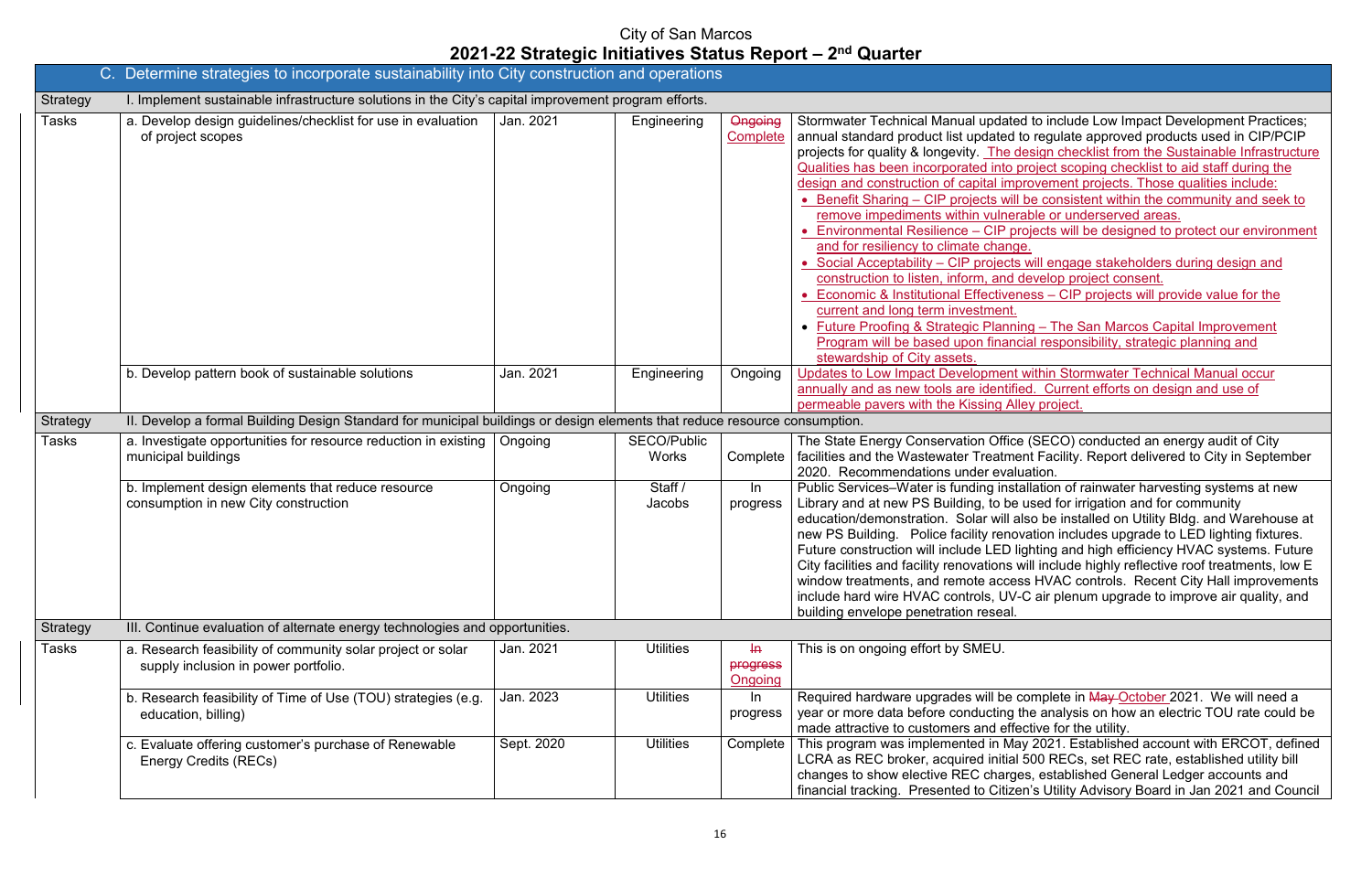UAB feedback. Enrollment began May 1, 2021 and

hods of bill stuffers (electronic and paper depending dates, social pages, newspaper press release, etc. am in our summer student rush for new connections. fall and consider a second campaign as needed (betaine already planned).

ed over time, by which we mean every 6-12 months to pricing. The inputs into that are include costs to and to have sufficient reserves of both RECs and cash If the RECs themselves which has the highest impact, always bearing in must be 100% self-funded.

athered examples of various policies that prohibit es and other SUPs. Neighborhood Enhancement ppic. COVID and safety concerns did play a factor on policy direction. Policies for single-use water bottles

ed cost; \$700-\$2900 for standard water fountain and e fill. Bottle fill types are specified for new facilities, a. Activity Center and Library have water bottle fill untains required to have same feature.

ived the following grants; ate multifamily recycle practices cycling bin grant for desk side recycle and sidekick

Souncil at the June 1, 2021, work session and is res to include in the scoring matrix.

 $\overline{\text{m}}$  matrix majority are geared towards supporting small  $b$  D for green solutions (e.g. Small Business Innovation hnology Transfer) and not for the installation or use of als. There is a possibility of future Federal funding isiness Green Recovery Fund, but this is not currently o create a listing of available grants related to he economic development webpage.

s are in place for home and business for both water centives in place. Display examples for commercial ices. Grey water is regulated by TCEQ. Staff has rograms by other cities, they are typically done by the

|                 |                                                                                                                                   |            |                   |           | after receiving and incorporating CI<br>outreach campaign is ongoing.                                                                                                                                 |
|-----------------|-----------------------------------------------------------------------------------------------------------------------------------|------------|-------------------|-----------|-------------------------------------------------------------------------------------------------------------------------------------------------------------------------------------------------------|
|                 |                                                                                                                                   |            |                   |           |                                                                                                                                                                                                       |
|                 |                                                                                                                                   |            |                   |           | We initially used the traditional met                                                                                                                                                                 |
|                 |                                                                                                                                   |            |                   |           | on customer selection), website up                                                                                                                                                                    |
|                 |                                                                                                                                   |            |                   |           | We are also emphasizing the progr                                                                                                                                                                     |
|                 |                                                                                                                                   |            |                   |           | We will evaluate enrollment in the f                                                                                                                                                                  |
|                 |                                                                                                                                   |            |                   |           | (beyond the recurring social posts t                                                                                                                                                                  |
|                 |                                                                                                                                   |            |                   |           | REC program costs will be evaluate                                                                                                                                                                    |
|                 |                                                                                                                                   |            |                   |           | establish the upcoming enrollment                                                                                                                                                                     |
|                 |                                                                                                                                   |            |                   |           | administer the program, and the ne                                                                                                                                                                    |
|                 |                                                                                                                                   |            |                   |           | to purchase REC's, and the cost of                                                                                                                                                                    |
|                 |                                                                                                                                   |            |                   |           | always bearing in mind that this pro                                                                                                                                                                  |
| <b>Strategy</b> | IV. Develop and implement programs for elimination of bottled water usage and other single use plastic products (SUPs).           |            |                   |           |                                                                                                                                                                                                       |
| Tasks           | a. Research purchasing and/or personnel policies that                                                                             | Oct. 2020  | Utilities &       | In        | Utilities staff has researched and ga                                                                                                                                                                 |
|                 | discourage or prohibit using City funds to purchase SUPs.                                                                         |            | Neighborhood      | progress  | purchase of single-use water bottle                                                                                                                                                                   |
|                 |                                                                                                                                   |            | Enhancement       |           | plans to meet with Utilities on this to                                                                                                                                                               |
|                 |                                                                                                                                   |            |                   |           | halting this effort temporarily. Need-                                                                                                                                                                |
|                 |                                                                                                                                   |            |                   |           | on hold for now due to COVID.                                                                                                                                                                         |
|                 | b. Consider installing bottle fill/fountains in all City facilities.                                                              | Oct. 2020  | <b>Facilities</b> | In        | Public Services staff has researche                                                                                                                                                                   |
|                 |                                                                                                                                   |            |                   | progress  | \$1400-\$2400 for fountain with bottle                                                                                                                                                                |
|                 |                                                                                                                                   |            |                   |           | and will be included in pattern book                                                                                                                                                                  |
|                 | V. Research potential funding sources and revenues for sustainability initiative implementation                                   |            |                   |           | stations installed. All new water for                                                                                                                                                                 |
| <b>Strategy</b> |                                                                                                                                   |            |                   |           |                                                                                                                                                                                                       |
|                 | a. Grant application plan                                                                                                         | <b>TBD</b> | Finance &         | In        | <b>Community Enhancement has rece</b>                                                                                                                                                                 |
|                 |                                                                                                                                   |            | Neighborhood      | progress  | Recycling Partnership to evalu                                                                                                                                                                        |
|                 |                                                                                                                                   |            | Enhancement       |           | State of Texas Alliance for Re                                                                                                                                                                        |
|                 |                                                                                                                                   |            |                   |           | trash; breakroom eco-stations                                                                                                                                                                         |
|                 | D. Determine economic development and procurement policies to encourage sustainability for businesses that work with the City.    |            |                   |           |                                                                                                                                                                                                       |
| <b>Strategy</b> | I. Research and adopt policies encouraging sustainability in economic development. Resource grants for sustainability (\$30K-50K) |            |                   |           |                                                                                                                                                                                                       |
| <b>Tasks</b>    |                                                                                                                                   | Oct. 2021  | Economic &        | In        | Staff received feedback from City C                                                                                                                                                                   |
|                 | a) Create a standard set of sustainable preferences for                                                                           |            | <b>Business</b>   | progress  | researching sustainability preferend                                                                                                                                                                  |
|                 | developments and economic development projects.                                                                                   |            | Development       |           |                                                                                                                                                                                                       |
|                 | b) Resource Grants for sustainability (30k - 50K)                                                                                 | Dec 2020   | Economic &        | In        | The majority of existing grants for s                                                                                                                                                                 |
|                 | 1. Focus on helping small businesses transition to                                                                                |            | <b>Business</b>   | progress  | businesses that are engaged in R&                                                                                                                                                                     |
|                 |                                                                                                                                   |            |                   |           |                                                                                                                                                                                                       |
|                 |                                                                                                                                   |            |                   |           |                                                                                                                                                                                                       |
|                 | sustainable practices                                                                                                             |            | Development       |           |                                                                                                                                                                                                       |
|                 | - Work with Economic Development staff (City Staff time                                                                           |            |                   |           |                                                                                                                                                                                                       |
|                 | needed)                                                                                                                           |            |                   |           |                                                                                                                                                                                                       |
|                 | - Installing solar, HVAC upgrades, windows, single use                                                                            |            |                   |           |                                                                                                                                                                                                       |
|                 | plastic/to-go containers, etc.                                                                                                    |            |                   |           | <b>Research and Small Business Teck</b><br>environmentally-conscience materia<br>though a program like the Small Bu<br>an active program. Staff will work to<br>sustainable or green initiatives on t |
|                 | 2. Potential home/business conservation rebates                                                                                   | Dec. 2020  | Utilities &       | $\ln$     |                                                                                                                                                                                                       |
|                 | - Farmland, wildscape, urban farms, water collection, grey                                                                        |            | Finance           | progress/ | Conservation and efficiency rebate<br>and energy. Rainwater collection in                                                                                                                             |
|                 | water reclamation, etc.                                                                                                           |            |                   | ongoing   | going in on Library and Public Serv<br>researched sustainability awards pr                                                                                                                            |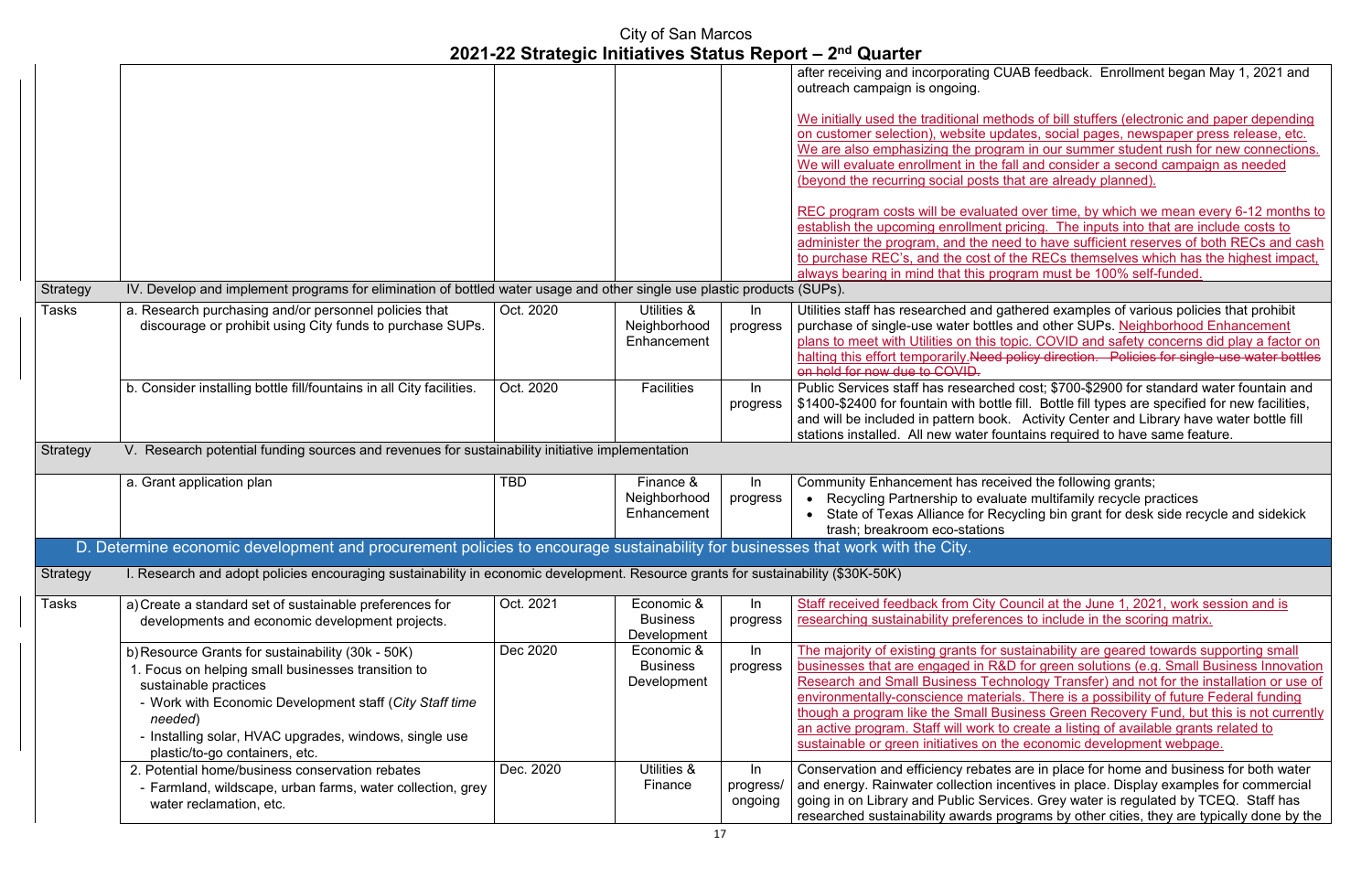overnmental orgs/non-profits. Staff is talking with the all-encompassing sustainability award/marketing. ing with athletics to reduce waste/divert at sports

programs:

rash dumpsters at the Municipal complex breakrooms at Grant Harris, CIP/Planning, Utilities osting videos for City's new learning management

Purchasing Manager on policy to purchase recycled

 $\sqrt{2}$ , 2021 a total of 55 posts were made across social campaign to promote risk mitigation strategies. A to be posted weekly on social media, the City's ment channels. The Communications Department and vaccination information on our social media pages n recent numbers and the upcoming start of the school

uploading a COVID update to the Council message  $\bar{b}$  incorporated into Council meetings as a presentation

August 4 to increase vaccination outreach efforts and outreach plan that will be presented to Council. sent an employee to all employees and Council encouraging appointments whenever possible. Telework is

ources sent vaccination information and COVID safety

|                 | - Possible awards and marketing for businesses and<br>maybe neighborhoods                                                                                                                                                                                  |                                                                |                                              |               | sustainability department or non-gove<br>Chamber of Commerce about an all-                                                                                                                                                                                                                                                                                                                        |
|-----------------|------------------------------------------------------------------------------------------------------------------------------------------------------------------------------------------------------------------------------------------------------------|----------------------------------------------------------------|----------------------------------------------|---------------|---------------------------------------------------------------------------------------------------------------------------------------------------------------------------------------------------------------------------------------------------------------------------------------------------------------------------------------------------------------------------------------------------|
|                 | 3. Organizational partnerships and resources<br>- Matching grants<br>- Opportunities to use our marketing force to help (City<br>Staff time needed)<br>- Education, Outreach, Diversion bins                                                               | <b>TBD</b>                                                     | Neighborhood<br><b>Services</b>              |               | <b>Community Enhancement is working</b><br>complexes.                                                                                                                                                                                                                                                                                                                                             |
| Strategy        | II. Consider policies incorporating sustainability in the procurement process and City operations                                                                                                                                                          |                                                                |                                              |               |                                                                                                                                                                                                                                                                                                                                                                                                   |
| Tasks           | a) Reduction projections (Cost - initial staff time to analyze)<br>- Cut back on obvious waste<br>- Paper purchasing, water bottles, color printing, single<br>use plastic, etc.<br>- Survey each office and ask where they think waste can<br>be reduced. | Nov. 2020                                                      | Finance &<br>Neighborhood<br><b>Services</b> |               | Resource Recovery is evaluating prog<br>Performing waste audits of trasl<br>Compost has been added to bre<br>Creating recycling and compost<br>system<br>Resource Recovery will work with Pu<br>content products                                                                                                                                                                                  |
|                 | <b>FY 2021 Strategic Initiatives</b>                                                                                                                                                                                                                       | <b>Timeline/</b><br><b>Estimated</b><br><b>Completion Date</b> | <b>Budget \$ and</b><br><b>Resources</b>     | <b>Status</b> | <b>Update Notes</b>                                                                                                                                                                                                                                                                                                                                                                               |
|                 | <b>COVID Response</b>                                                                                                                                                                                                                                      |                                                                |                                              |               |                                                                                                                                                                                                                                                                                                                                                                                                   |
|                 | • Assess needs and distribute up-to-date, accurate information to the public.                                                                                                                                                                              |                                                                |                                              |               |                                                                                                                                                                                                                                                                                                                                                                                                   |
| Outcome(s)      | • Continue search for resources and collaboration with local partners to address community needs.                                                                                                                                                          |                                                                |                                              |               |                                                                                                                                                                                                                                                                                                                                                                                                   |
|                 | A. Assess needs and distribute up-to-date, accurate information to the public.                                                                                                                                                                             |                                                                |                                              |               |                                                                                                                                                                                                                                                                                                                                                                                                   |
| <b>Strategy</b> | I. Monitor ongoing needs related to COVID response and recovery, including distribution of personal protective equipment.                                                                                                                                  |                                                                |                                              |               |                                                                                                                                                                                                                                                                                                                                                                                                   |
| <b>Tasks</b>    | a. Work with local, state and federal partners to acquire<br>supplies and equipment needed to slow the spread of<br>COVID-19.                                                                                                                              | Spring 2021                                                    | City Manager's<br>Office &<br>Communication  | Complete      | Between March 1, 2020 and May 7, 2<br>media for a COVID-19 awareness car<br>total of five videos were produced, to<br>YouTube channel and our governmer<br>continues to share precautionary and<br>with an emphasis on urgency given re<br>year.                                                                                                                                                  |
| <b>Strategy</b> | II. Continue promoting resources available to residents in the community.                                                                                                                                                                                  |                                                                |                                              |               |                                                                                                                                                                                                                                                                                                                                                                                                   |
| Tasks           | a. Optimize dashboard, provide routine updates to Council                                                                                                                                                                                                  |                                                                | City Manager's<br>Office & IT                | Ongoing       | Beginning April 2021, Staff began upl<br>board. This update was originally inco<br>and update beginning in March 2020.<br>The COVID-19 Task Force met on Au<br>move closer to producing a written ou<br>On Friday, August 6, City Manager se<br>encouraging masks, social distancing<br>currently permitted in City policy.<br>On 8/6/21 Director of Human Resourd<br>protocols to all employees. |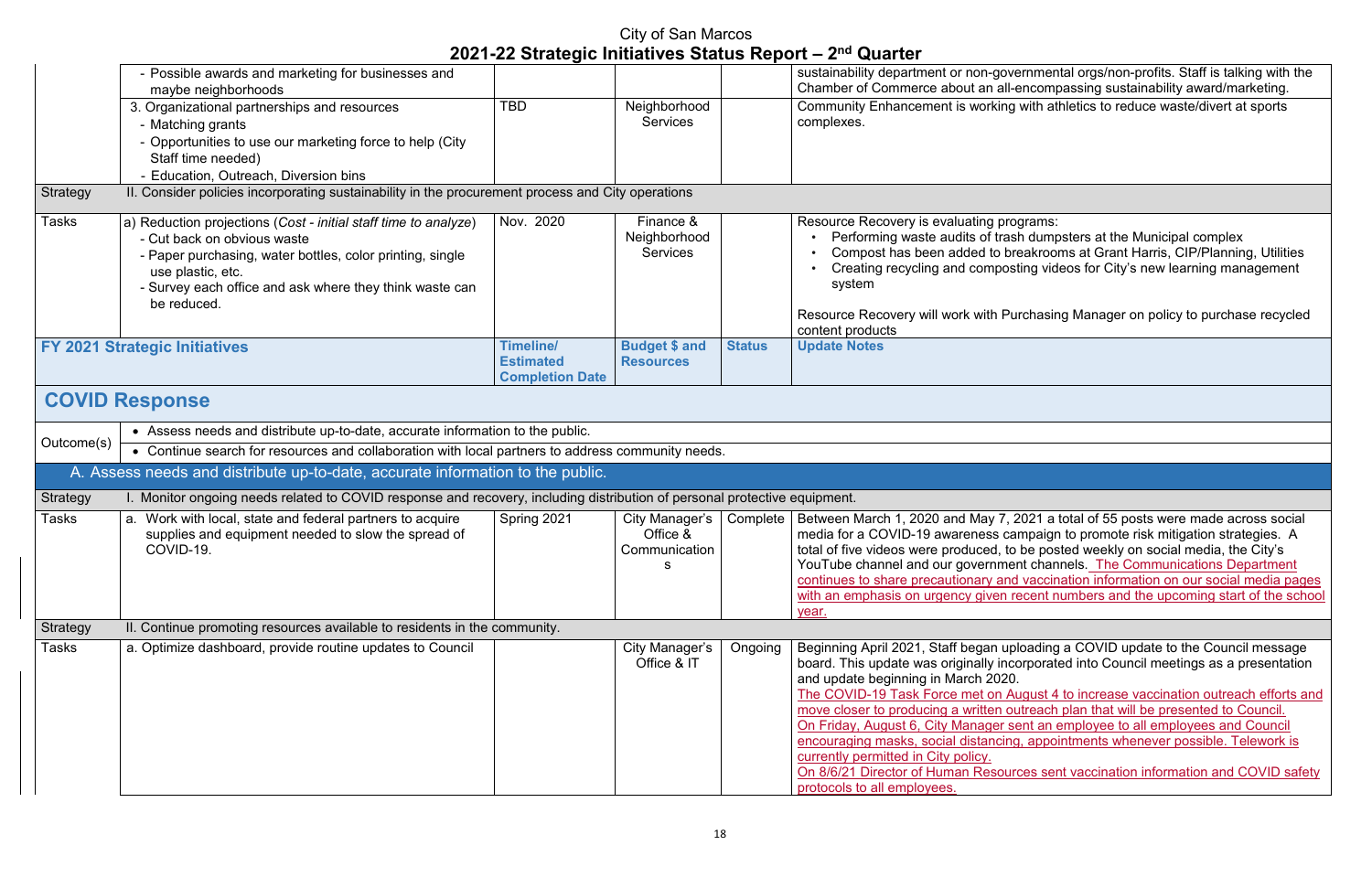Stephanie Reyes, initiated communication with I and Staff's commitment to keeping our community

Hays County Health Department and Office of th of the community vaccinated as possible.  $\frac{1}{2}$  ion information links to the Hays County and Texas nt websites within videos shared across social media. how receive the Pfizer vaccine. byer 65 have received at least one dose of the

tion have been fully vaccinated e population age  $12+: 53.75\%$ pulation  $65+$ :  $84.47%$ 

artmental 'needs assessment' to determine best use Directors were asked to submit a list of funding needs nager's Office, and the proposed funding plan was d of June. City Council is scheduled to consider the August 3 meeting.

oints of contact who further disseminate to community working to develop recommendations for federal

es for use of the \$2.6 million freed up in the general Funding Availability for \$640,000 in public services opened the application process. Applications are The City brought forward eligible entities that applied g and propose to roll over remaining funds into the ocess.

In the In addition, the City-theorem is implementing a \$1 million program to ty bills. Information for additional approved programs il packet.

as held several free public vaccination clinics since which was held at Dunbar Center in San Marcos on easing participation in this event, our Community County prior to this event and publicized the event in Illy. Fliers printed in English and Spanish were placed ood and 3 yard signs were placed at different

|                 |                                                                                                           | VET EE OUDIOGIO MINIQUIVOO OIDIDO INOPOLI |                |           |                                                |
|-----------------|-----------------------------------------------------------------------------------------------------------|-------------------------------------------|----------------|-----------|------------------------------------------------|
|                 |                                                                                                           |                                           |                |           | On 8/7/21 Assistant City Manager,              |
|                 |                                                                                                           |                                           |                |           | <b>Council regarding the Delta Variant</b>     |
|                 |                                                                                                           |                                           |                |           | safe.                                          |
| Strategy        | III. Prepare for and facilitate vaccination rollout.                                                      |                                           |                |           |                                                |
|                 | a. The San Marcos Fire Department continues to provide                                                    | Spring 2021                               | City Manager's | In        | The City continues to work with the            |
|                 | personnel support at weekly vaccination clinics.                                                          |                                           | Office &       | progress/ | Emergency Services to get as muc               |
|                 |                                                                                                           |                                           | Communication  | ongoing   | Communications included vaccinati              |
|                 |                                                                                                           |                                           |                |           | Division of Emergency Managemer                |
|                 |                                                                                                           |                                           |                |           | - All people age 12 and older may r            |
|                 |                                                                                                           |                                           |                |           | - 88.8% of Hays County residents o             |
|                 |                                                                                                           |                                           |                |           | vaccine                                        |
|                 |                                                                                                           |                                           |                |           | - 76.5% of the 65 and older populat            |
|                 |                                                                                                           |                                           |                |           | - Fully vaccinated percentage of the           |
|                 |                                                                                                           |                                           |                |           | - Fully vaccinated percentage of po            |
|                 |                                                                                                           |                                           |                |           |                                                |
|                 | B. Continue search for resources and collaboration with local partners to address community needs.        |                                           |                |           |                                                |
| <b>Strategy</b> | I. Pursue grants and other funding opportunities.                                                         |                                           |                |           |                                                |
| Tasks           | a. Research ARP funding and eligible programs                                                             |                                           | City Manager's | In        | Staff is conducting conducted a dep            |
|                 |                                                                                                           |                                           | Office         | progress/ | of potential funding. In May 2021, D           |
|                 |                                                                                                           |                                           |                | ongoing   | and gaps to be filled to the City Mar          |
|                 |                                                                                                           |                                           |                |           | presented to City Council at the end           |
|                 |                                                                                                           |                                           |                |           | list of projects and programs at its /         |
|                 |                                                                                                           |                                           |                |           |                                                |
|                 | b. Route COVID-related funding opportunities to community-                                                |                                           | City Manager's | In.       | Funding Bulletin shared with City po           |
|                 | based organizations/social service agencies.                                                              |                                           | Office         | progress  | contacts. Departments have been                |
|                 |                                                                                                           |                                           |                |           | funding allocated to the City.                 |
| Strategy        | II. Determine use of potential freed up General Fund dollars.                                             |                                           |                |           |                                                |
| Tasks           | a. Present program parameters, receive Council direction,                                                 | Spring 2021                               | Finance,       | In        | City Council approved the categorie            |
|                 | and provide programs for Council consideration.                                                           |                                           | <b>CDBG</b>    |           | progress   fund on April 20, 2021. A Notice of |
|                 |                                                                                                           |                                           |                |           | funds was published May 9, which               |
|                 |                                                                                                           |                                           |                |           | were due June 6 for this program. 7            |
|                 |                                                                                                           |                                           |                |           | for the funding at the July 6 meeting          |
|                 |                                                                                                           |                                           |                |           | <b>Human Services Advisory Board pr</b>        |
|                 |                                                                                                           |                                           |                |           | In addition, the City's Utilities depar        |
|                 |                                                                                                           |                                           |                |           | provide assistance with unpaid utilit          |
|                 |                                                                                                           |                                           |                |           | was included in the April 20 Counci            |
| Strategy        | III. Continue partnerships with local entities, including assistance in acquiring and maintaining grants. |                                           |                |           |                                                |
|                 |                                                                                                           |                                           |                |           |                                                |
| Tasks           | a. Collaborate with County to continue targeting at risk and                                              |                                           | City Manager's | In        | Hays County Health Department ha               |
|                 | underserved populations                                                                                   |                                           | Office/        | progress  | the last update, the most recent of            |
|                 |                                                                                                           |                                           | Emergency      |           | Thursday, May 13. In hopes of incre            |
|                 |                                                                                                           |                                           | Management     |           | Vitality team partnered with Hays C            |
|                 |                                                                                                           |                                           |                |           | the Dunbar neighborhood specifica              |
|                 |                                                                                                           |                                           |                |           | on doors throughout the neighborhe             |
|                 |                                                                                                           |                                           |                |           |                                                |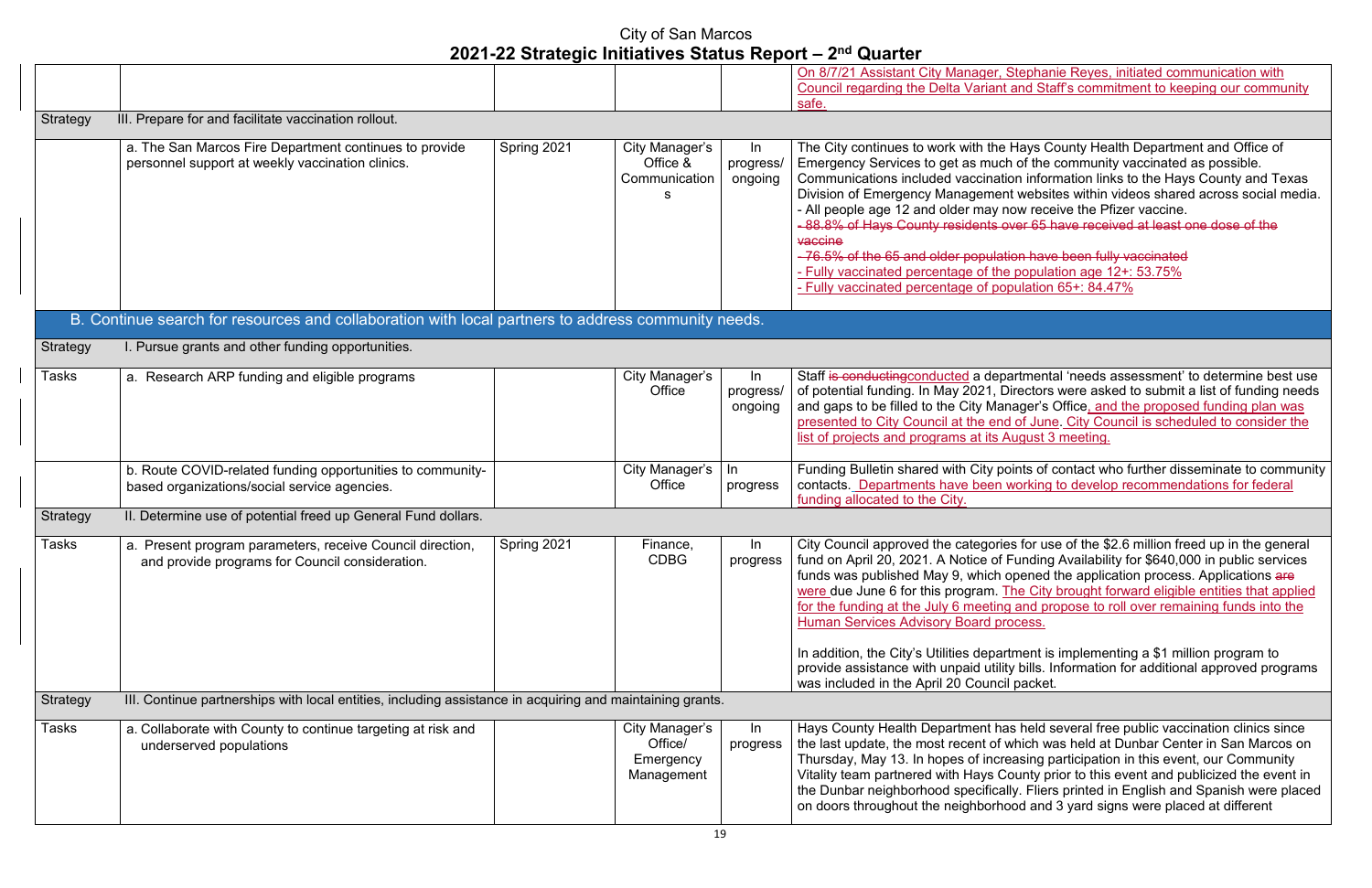#### Additionally, the event was publicized on all of the s as usual. 182 residents received vaccinations at

nittee determined that fostering the creation of a tion would be the best model for serving people who s a standard practice among communities that are ifts people out of homelessness.

<u>strategis is needed in comprehensive</u><br>alth services, plan for when evictions are permitted

eral Fund from the CRF reimbursement.

essment proposal with Texas State University. City en, Environmental Health and Safety Manager, and

plan, review literature, identify and gain access to fy interviewees)

b. B. September 2021 (Analyze qualitative analyze qualitative

complete database of providers, write report with present findings

een collaborating with the Sociology and Geography sity to conduct an analysis to focus our efforts on the housing vulnerable population in the City of San

|  | $\blacksquare$ |  |  |                                                                                        |  |
|--|----------------|--|--|----------------------------------------------------------------------------------------|--|
|  |                |  |  | locations within the neighborhood.<br>City and County social media page<br>this event. |  |
|  |                |  |  |                                                                                        |  |

San Marcos is a part of the "Texas Balance of State" Continuum of Care, which is administered by the Texas Homeless Network; therefore the HMIS implemented must be the same same same is the same is the setter to provide for reporting,

|                 | <b>FY 2021 Strategic Initiatives</b>                                                                                                                               | <b>Timeline/</b><br><b>Estimated</b> | <b>Budget \$ and</b><br><b>Resources</b> | <b>Status</b> | <b>Update Notes</b>                                                          |
|-----------------|--------------------------------------------------------------------------------------------------------------------------------------------------------------------|--------------------------------------|------------------------------------------|---------------|------------------------------------------------------------------------------|
|                 |                                                                                                                                                                    | <b>Completion Date</b>               |                                          |               |                                                                              |
|                 |                                                                                                                                                                    |                                      |                                          |               |                                                                              |
|                 | <b>Homelessness (Area of Focus)</b>                                                                                                                                |                                      |                                          |               |                                                                              |
| <b>Strategy</b> | I. Investigate model that works best for San Marcos and identify community partners.                                                                               |                                      |                                          |               |                                                                              |
| <u>Tasks</u>    | a. Create a Hays County Local Homeless Coalition                                                                                                                   |                                      | Library,                                 | Complete      | The Council's Homelessness Committe                                          |
|                 |                                                                                                                                                                    |                                      | Neighborhood                             |               | <b>Hays County Local Homeless Coalition</b>                                  |
|                 |                                                                                                                                                                    |                                      | Enhancement                              |               | are homeless in San Marcos. This is a                                        |
|                 |                                                                                                                                                                    |                                      |                                          |               | working to provide assistance that lifts                                     |
| Strategy        | II. Comprehensive needs assessment is needed - should analyze need for a larger shelter facility, transitional housing, continuum of care, mental health<br>again. |                                      |                                          |               |                                                                              |
| Tasks           | a. Secure funding for a needs assessment                                                                                                                           | Spring 2021                          | <b>CMO/Finance</b>                       | Complete      | Funding has been set aside in General                                        |
|                 |                                                                                                                                                                    |                                      |                                          |               |                                                                              |
|                 | b. Solicit proposal for needs assessment                                                                                                                           | <b>July 2021</b>                     | CMO/                                     | ln            | The City is working on a needs assessr                                       |
|                 |                                                                                                                                                                    |                                      | Neighborhood                             | progress      | project managers are Shanna O'Brien,                                         |
|                 |                                                                                                                                                                    |                                      | Enhancement                              |               | Chase Stapp, Director of Public Safety.                                      |
|                 | c. Conduct needs assessment                                                                                                                                        | July - December                      | PADS/                                    |               | a. July - August 2021 (Design and pla                                        |
|                 |                                                                                                                                                                    | 2021                                 | Neighborhood                             |               | quantitative data sources, identify in                                       |
|                 |                                                                                                                                                                    |                                      | Enhancement                              |               | b. September - October 2021 (Analyze                                         |
|                 |                                                                                                                                                                    |                                      |                                          |               | data)                                                                        |
|                 |                                                                                                                                                                    |                                      |                                          |               | c. November - December 2021 (Comp                                            |
|                 |                                                                                                                                                                    |                                      |                                          |               | findings and recommendations, pres                                           |
|                 |                                                                                                                                                                    |                                      |                                          |               |                                                                              |
|                 | d. Present needs assessment to City Council                                                                                                                        | December 2021                        |                                          |               |                                                                              |
|                 |                                                                                                                                                                    |                                      |                                          |               |                                                                              |
| <b>Strategy</b> | III. Work on how we gather information/implement a Homeless Management Information System (HMIS)                                                                   |                                      |                                          |               |                                                                              |
| Tasks           | a. Determine coordination and distribution of Homeless                                                                                                             |                                      | <b>Planning and</b>                      | ln            | Neighborhood Enhancement has been                                            |
|                 | <b>Management Information System (HMIS) licenses to</b>                                                                                                            |                                      | Development,                             | progress      | departments at Texas State University                                        |
|                 | community organizations.                                                                                                                                           |                                      | Neighborhood                             |               | specific needs of the unhoused and hor                                       |
|                 |                                                                                                                                                                    |                                      | Enhancement                              |               | Marcos.                                                                      |
|                 |                                                                                                                                                                    |                                      |                                          |               |                                                                              |
|                 |                                                                                                                                                                    |                                      |                                          |               | San Marcos is a part of the "Texas Bala                                      |
|                 |                                                                                                                                                                    |                                      |                                          |               | administered by the Texas Homeless N<br>the same as the one used by Texas Ho |
|                 |                                                                                                                                                                    |                                      |                                          |               | which can affect funding applications.                                       |
|                 |                                                                                                                                                                    |                                      |                                          |               |                                                                              |
|                 |                                                                                                                                                                    |                                      |                                          |               |                                                                              |